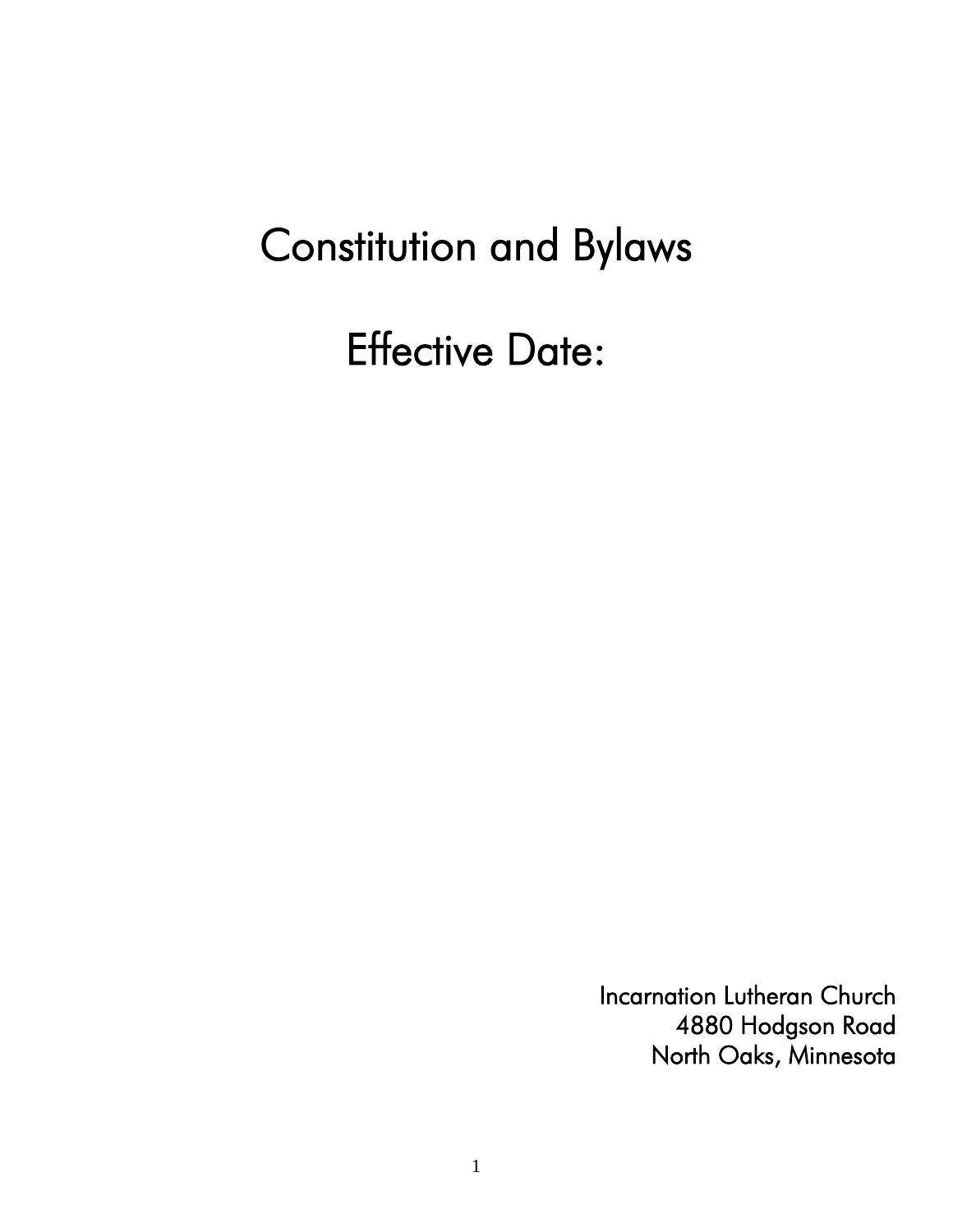# **Table of Contents**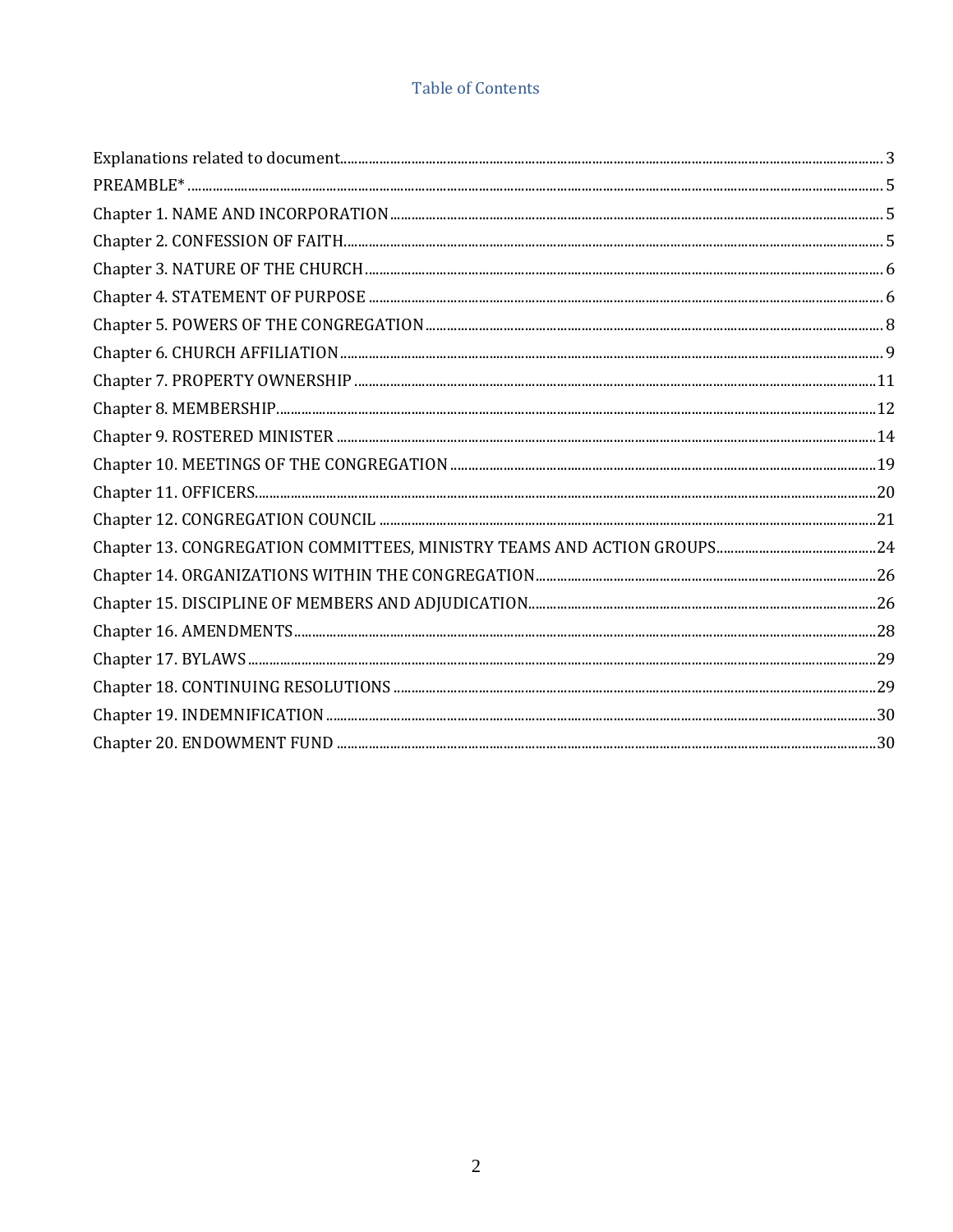#### <span id="page-2-0"></span>Explanations related to document

*References to church:* In the governing documents, "Church" with a capital letter refers to the one, holy, catholic, and apostolic Church. The words "church" or "this church" in lower case letters refer to the Evangelical Lutheran Church in America. The specific congregation may be identified, as provided in C1.02., as "this congregation."

*Required provisions:* Sections of this constitution marked by an asterisk [\*] are required when a congregation amends its governing documents. These sections must be used without alteration or amendment of the text in any manner (i.e., neither additions nor deletions are permissible). This requirement is based on constitutional provision 9.52. in the *Constitution, Bylaws, and Continuing Resolutions of the Evangelical Lutheran Church in America*. This provision requires that when a congregation of this church "wishes to amend any provision of its governing documents, the governing documents of that congregation shall be so amended to conform to 9.25.b." in the churchwide constitution. Provisions in the *Model Constitution for Congregations* identified by an asterisk [\*] are those required under ELCA constitutional provision 9.25.b.

When revising a constitution for "required provisions, such amendments may be approved by a simple majority vote of those voting members present and voting at any legally called meeting of the congregation without presentation at a prior meeting of the congregation, provided that the Congregation Council has submitted by mail or electronic means, as permitted by state law, notice to the congregation of such amendment(s), together with the council's recommendations, at least 30 days prior to the meeting. Following the adoption of an amendment, the secretary of the congregation shall submit a copy thereof to the synod. Such provisions shall become effective immediately following a vote of approval.

*Codification explanation:* The *Model Constitution for Congregations* is organized into chapters by general subject matter and codified as (a) constitutional provisions, (b) bylaws, and (c) continuing resolutions. Each provision is preceded by a capital "C." If a constitutional provision is mandatory, it will be preceded by an asterisk, "\*C."

- a. Constitutional provisions are codified with two sets of numbers, preceded by a "C": the chapter number, followed by a period and a two-digit number. A period follows the two-digit number. Thus, one required constitutional provision related to "Membership" in Chapter 8 is codified as "\*C8.02." A provision in Chapter 12 relating to a report by the Congregation Council to the congregation at an annual meeting is codified as "C12.09." Constitutional provisions are adopted and amended in accordance with Chapter 16 titled "Amendments."
- b. Bylaw provisions follow constitutional provisions to which they apply. They are not intended to be organized in a separate document at the end of the constitutional provisions. Bylaws are codified with three sets of numbers: the chapter number (preceded by a "C"), the related constitutional provision number, and a two-digit number. There are periods after the chapter number, after the reference to the constitutional provision, and after the bylaw number. Thus, a bylaw provision related to "Membership" would be codified as "C8.02.01." A bylaw relating to the contents of an annual report by the Congregation Council to the congregation at an annual meeting would be codified as "C12.09.01." Because bylaws and continuing resolutions normally relate to specific practices and details of each congregation's organization, operation, and life, there is not a model set of bylaws or continuing resolutions. Thus, each congregation has discretion and may develop its own bylaws and continuing resolutions, including bylaws and continuing resolutions under required constitutional provisions, but no such bylaw or continuing resolution may conflict with constitutional provisions in the *Model Constitution for Congregations*, the *Constitution, Bylaws, and Continuing Resolutions of the Evangelical Lutheran Church in America*, or the constitution of the synod, as indicated in \*C6.03.e. Bylaws are adopted and amended in accordance with Chapter 16.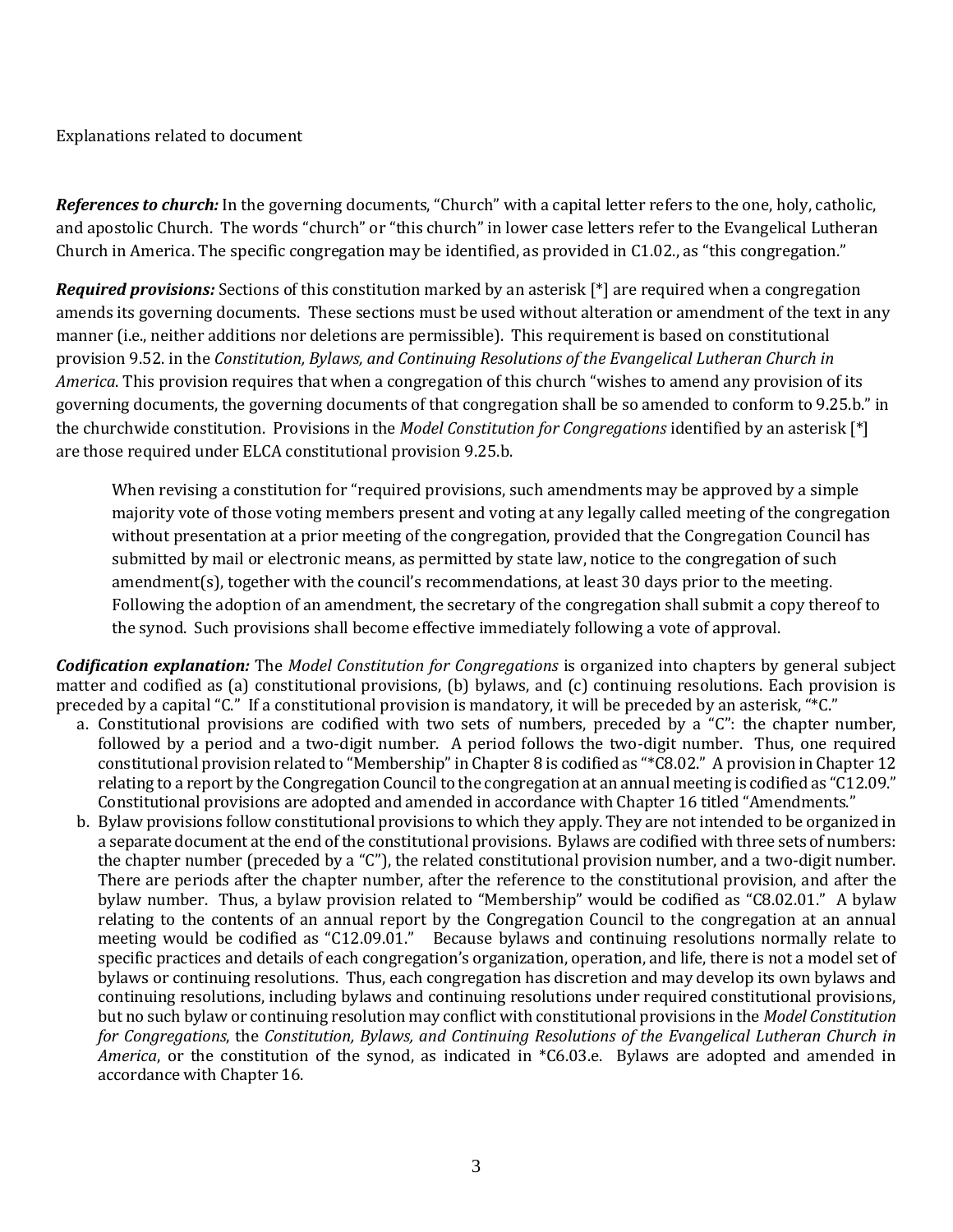c. Continuing resolutions are intended to provide descriptions of operational patterns and practices or of the ongoing responsibilities of committees or other units within the organizational structure of the congregation. They follow the relevant constitutional provision or bylaw to which they refer. Continuing resolutions also are codified with three sets of numbers, except that the third set is preceded by a capital letter. Thus, a continuing resolution describing congregational committees in Chapter 13 might be numbered "C13.07A13." The initial numbers "C13.07" indicate that the continuing resolution relates to the designated constitutional provision, which in this case provides that the duties of congregational committees may be specified in bylaws or continuing resolutions. The final letter and numbers "A13" designate that this is the first continuing resolution "A" and the year that it was adopted, in this example 2013. Continuing resolutions are adopted and amended in accordance with Chapter 18. Unlike constitutional provisions and bylaws which are adopted by the congregation at a legally called and conducted meeting, continuing resolutions may be adopted either by a congregational meeting or by the Congregation Council.

*Missing numbers:* You will notice that certain numbers are missing from the numbering sequence in some chapters. These omissions are intentional. For example, in some chapters the number ".10." and multiples thereof have been reserved for possible use as section headings in future editions.

*Review by synod*: Each congregation of this church is to provide a copy of its governing documents, and any amendments thereto, to its synod. In accordance with ELCA bylaw 9.53.03., amendments to a congregation constitution become effective only when approved by the synod. No governing document amendment will be approved by a synod if it conflicts with the Constitution, Bylaws, and Continuing Resolutions of the Evangelical Lutheran Church in America. In order to meet constitutional requirements and to avoid potential problems, all proposed amendments to a congregation's constitutional provisions, bylaws, and continuing resolutions should be submitted to the synod for review.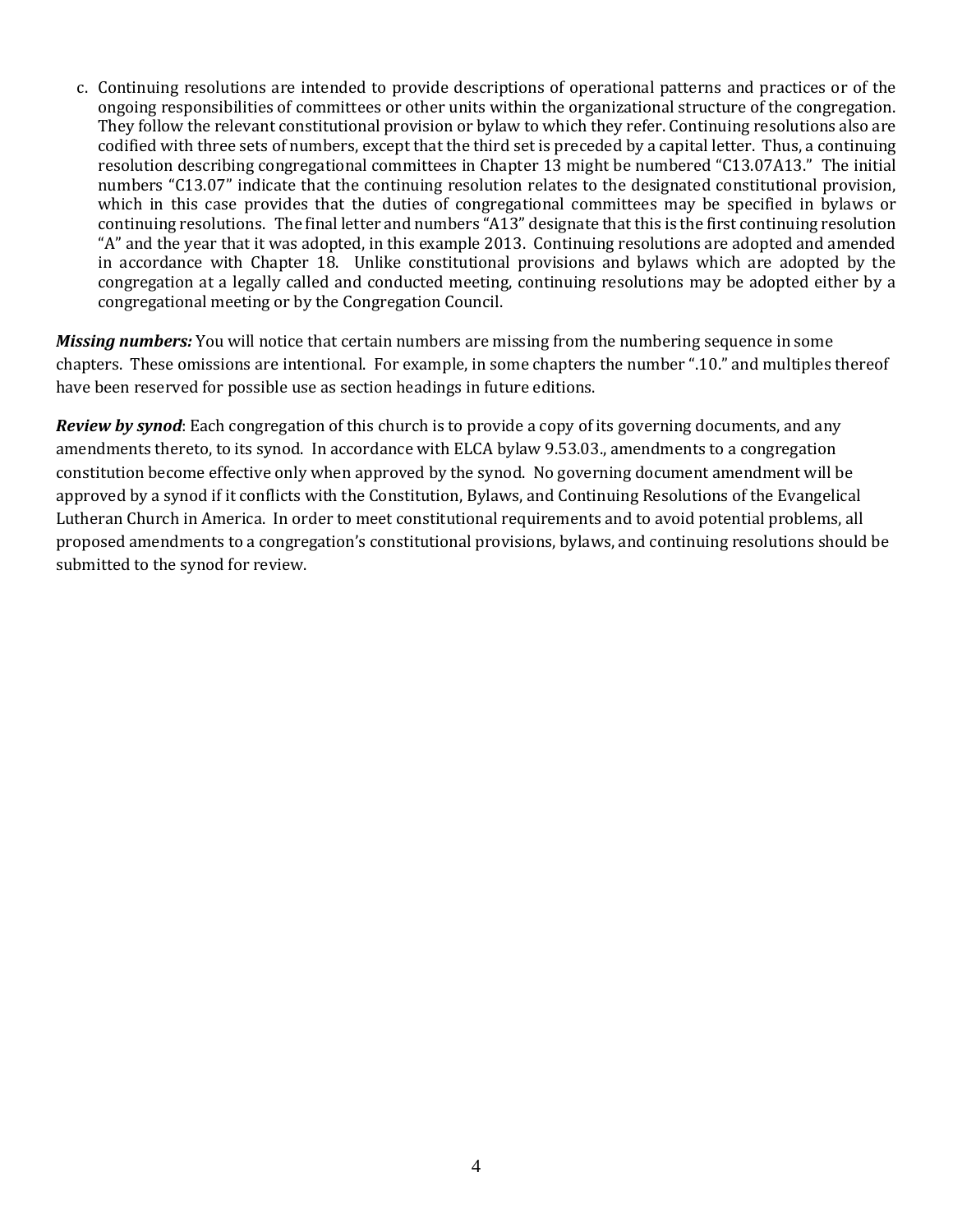## **CONSTITUTION OF INCARNATION LUTHERAN CHURCH**

#### <span id="page-4-0"></span>PREAMBLE\*

We, baptized members of the Church of Christ, responding in faith to the call of the Holy Spirit through the Gospel, desiring to unite together to preach the Word, administer the sacraments, and carry out God's mission, do hereby adopt this constitution and solemnly pledge ourselves to be governed by its provisions. In the name of the Father and of the Son and of the Holy Spirit.

#### <span id="page-4-1"></span>Chapter 1. NAME AND INCORPORATION

- C1.01. The name of this congregation shall be Incarnation Lutheran Church.
- C1.02. For the purpose of this constitution and the accompanying bylaws, the Incarnation Lutheran Church congregation is hereinafter designated as "this congregation."
- <span id="page-4-2"></span>C1.03. This congregation shall be incorporated under the laws of the State of Minnesota.

#### Chapter 2. CONFESSION OF FAITH

- \*C2.01. This congregation confesses the Triune God, Father, Son, and Holy Spirit.
- \*C2.02. This congregation confesses Jesus Christ as Lord and Savior and the Gospel as the power of God for the salvation of all who believe.
	- a. Jesus Christ is the Word of God incarnate, through whom everything was made and through whose life, death, and resurrection God fashions a new creation.
	- b. The proclamation of God's message to us as both Law and Gospel is the Word of God, revealing judgment and mercy through word and deed, beginning with the Word in creation, continuing in the history of Israel, and centering in all its fullness in the person and work of Jesus Christ.
	- c. The canonical Scriptures of the Old and New Testaments are the written Word of God. Inspired by God's Spirit speaking through their authors, they record and announce God's revelation centering in Jesus Christ. Through them God's Spirit speaks to us to create and sustain Christian faith and fellowship for service in the world.
- \*C2.03. This congregation accepts the canonical Scriptures of the Old and New Testaments as the inspired Word of God and the authoritative source and norm of its proclamation, faith, and life.
- \*C2.04. This congregation accepts the Apostles', Nicene, and Athanasian Creeds as true declarations of the faith of this congregation.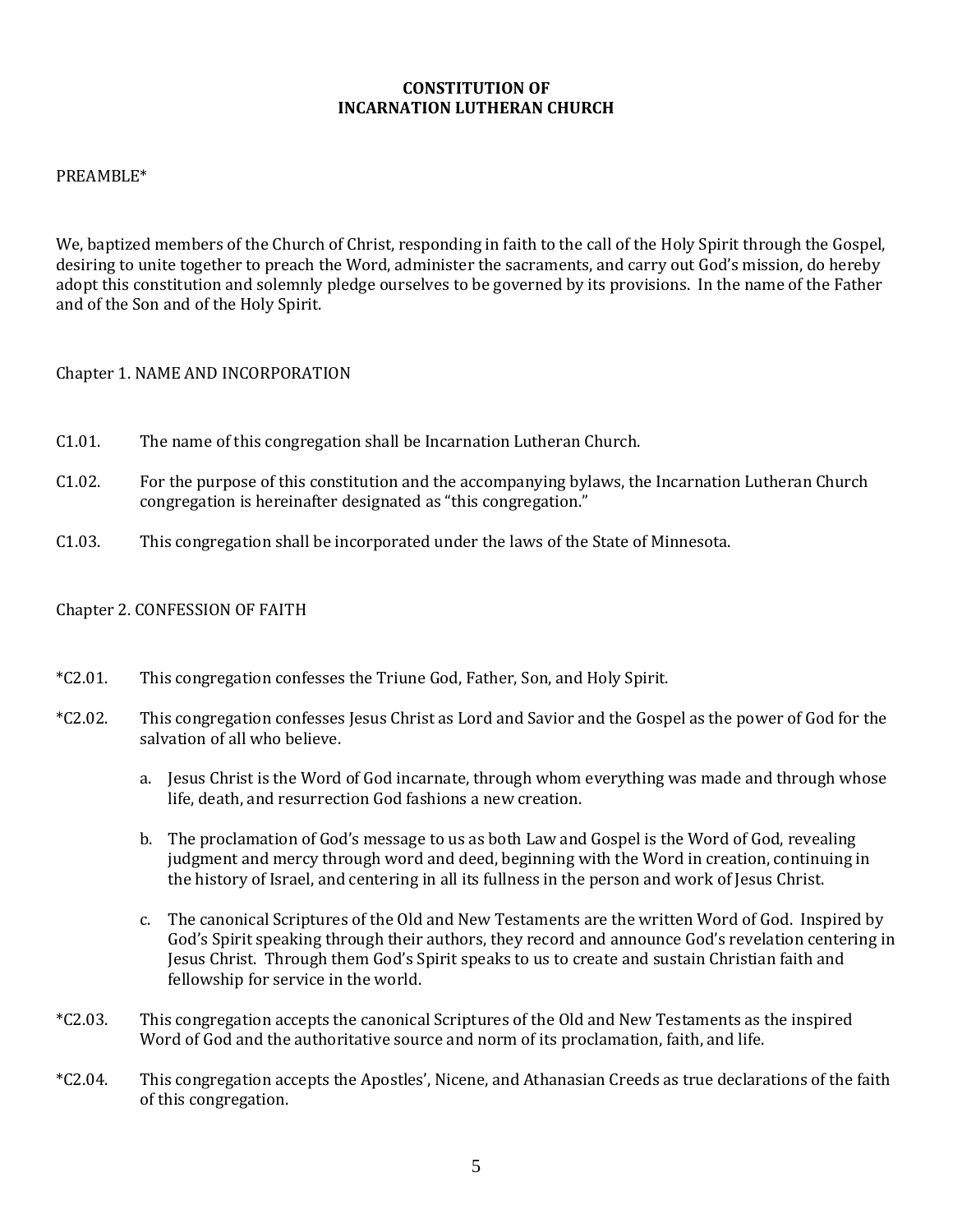- \*C2.05. This congregation accepts the Unaltered Augsburg Confession as a true witness to the Gospel, acknowledging as one with it in faith and doctrine all churches that likewise accept the teachings of the Unaltered Augsburg Confession.
- \*C2.06. This congregation accepts the other confessional writings in the Book of Concord, namely, the Apology of the Augsburg Confession, the Smalcald Articles and the Treatise, the Small Catechism, the Large Catechism, and the Formula of Concord, as further valid interpretations of the faith of the Church.
- \*C2.07. This congregation confesses the Gospel, recorded in the Holy Scriptures and confessed in the ecumenical creeds and Lutheran confessional writings, as the power of God to create and sustain the Church for God's mission in the world.

## <span id="page-5-0"></span>Chapter 3. NATURE OF THE CHURCH

- \*C3.01. All power in the Church belongs to our Lord Jesus Christ, its head. All actions of this congregation are to be carried out under his rule and authority.
- \*C3.02. This church confesses the one, holy, catholic, and apostolic Church and is resolved to serve Christian unity throughout the world.
- \*C3.03. The Church exists both as an inclusive fellowship and as local congregations gathered for worship and Christian service. Congregations find their fulfillment in the universal community of the Church, and the universal Church exists in and through congregations. The Evangelical Lutheran Church in America, therefore, derives its character and powers both from the sanction and representation of its congregations and from its inherent nature as an expression of the broader fellowship of the faithful. In length, it acknowledges itself to be in the historic continuity of the communion of saints; in breadth, it expresses the fellowship of believers and congregations in our day.
- \*C3.04. This church, inspired and led by the Holy Spirit, participates in The Lutheran World Federation as a global communion of churches, engaging in faithful witness to the gospel of Jesus Christ and in service for the sake of God's mission in the world.
- \*C3.05. The name Evangelical Lutheran Church in America (ELCA or "this church") as used herein refers in general references to this whole church, including its three expressions: congregations, synods, and the churchwide organization. The name Evangelical Lutheran Church in America is also the name of the corporation of the churchwide organization to which specific references may be made herein.

## <span id="page-5-1"></span>Chapter 4. STATEMENT OF PURPOSE

- \*C4.01. The Church is a people created by God in Christ, empowered by the Holy Spirit, called and sent to bear witness to God's creative, redeeming, and sanctifying activity in the world.
- \*C4.02. To participate in God's mission, this congregation as a part of the Church shall: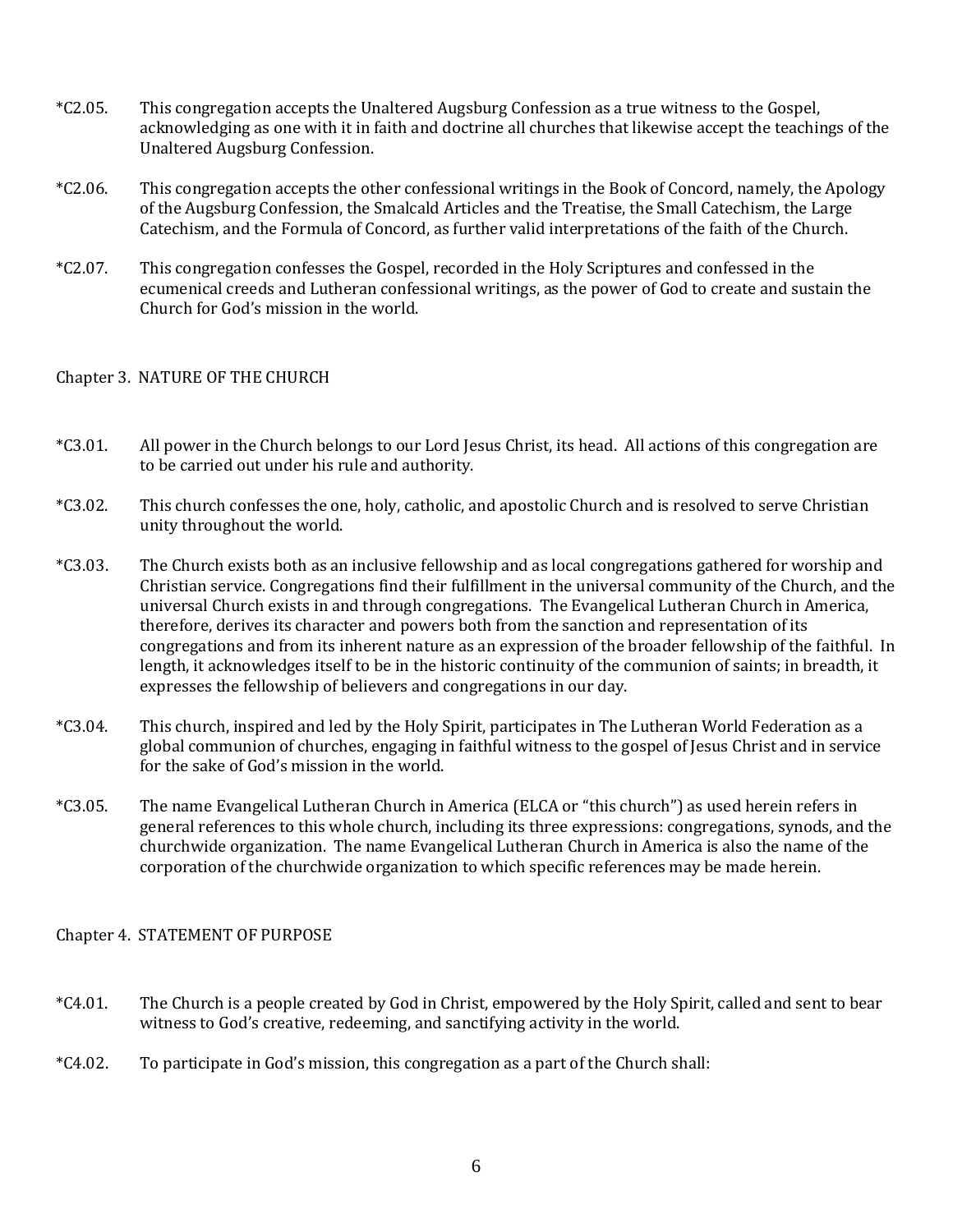- a. Worship God in proclamation of the Word and administration of the sacraments and through lives of prayer, praise, thanksgiving, witness, and service.
- b. Proclaim God's saving Gospel of justification by grace for Christ's sake through faith alone, according to the apostolic witness in the Holy Scripture, preserving and transmitting the Gospel faithfully to future generations.
- c. Carry out Christ's Great Commission by reaching out to all people to bring them to faith in Christ and by doing all ministry with a global awareness consistent with the understanding of God as Creator, Redeemer, and Sanctifier of all.
- d. Serve in response to God's love to meet human needs, caring for the sick and the aged, advocating dignity and justice for all people, working for peace and reconciliation among the nations, and standing with the poor and powerless, and committing itself to their needs.
- e. Nurture its members in the Word of God so as to grow in faith and hope and love, to see daily life as the primary setting for the exercise of their Christian calling, and to use the gifts of the Spirit for their life together and for their calling in the world.
- f. Manifest the unity given to the people of God by living together in the love of Christ and by joining with other Christians in prayer and action to express and preserve the unity which the Spirit gives.
- \*C4.03. To fulfill these purposes, this congregation shall:
	- a. Provide services of worship at which the Word of God is preached and the sacraments are administered.
	- b. Provide pastoral care and assist all members to participate in this ministry.
	- c. Challenge, equip, and support all members in carrying out their calling in their daily lives and in their congregation.
	- d. Teach the Word of God.
	- e. Witness to the reconciling Word of God in Christ, reaching out to all people.
	- f. Respond to human need, work for justice and peace, care for the sick and the suffering, and participate responsibly in society.
	- g. Motivate its members to provide financial support for **the this** congregation's ministry and the ministry of **other parts the other expressions** of the Evangelical Lutheran Church in America.
	- h. Foster and participate in interdependent relationships with other congregations, the synod, and the churchwide organization of the Evangelical Lutheran Church in America.
	- i. Foster and participate in ecumenical relationships consistent with churchwide policy.
- \*C4.04. This congregation shall develop an organizational structure to be described in the bylaws. The Congregation Council shall prepare descriptions of the responsibilities of each committee, task force, or other organizational group and shall review their actions.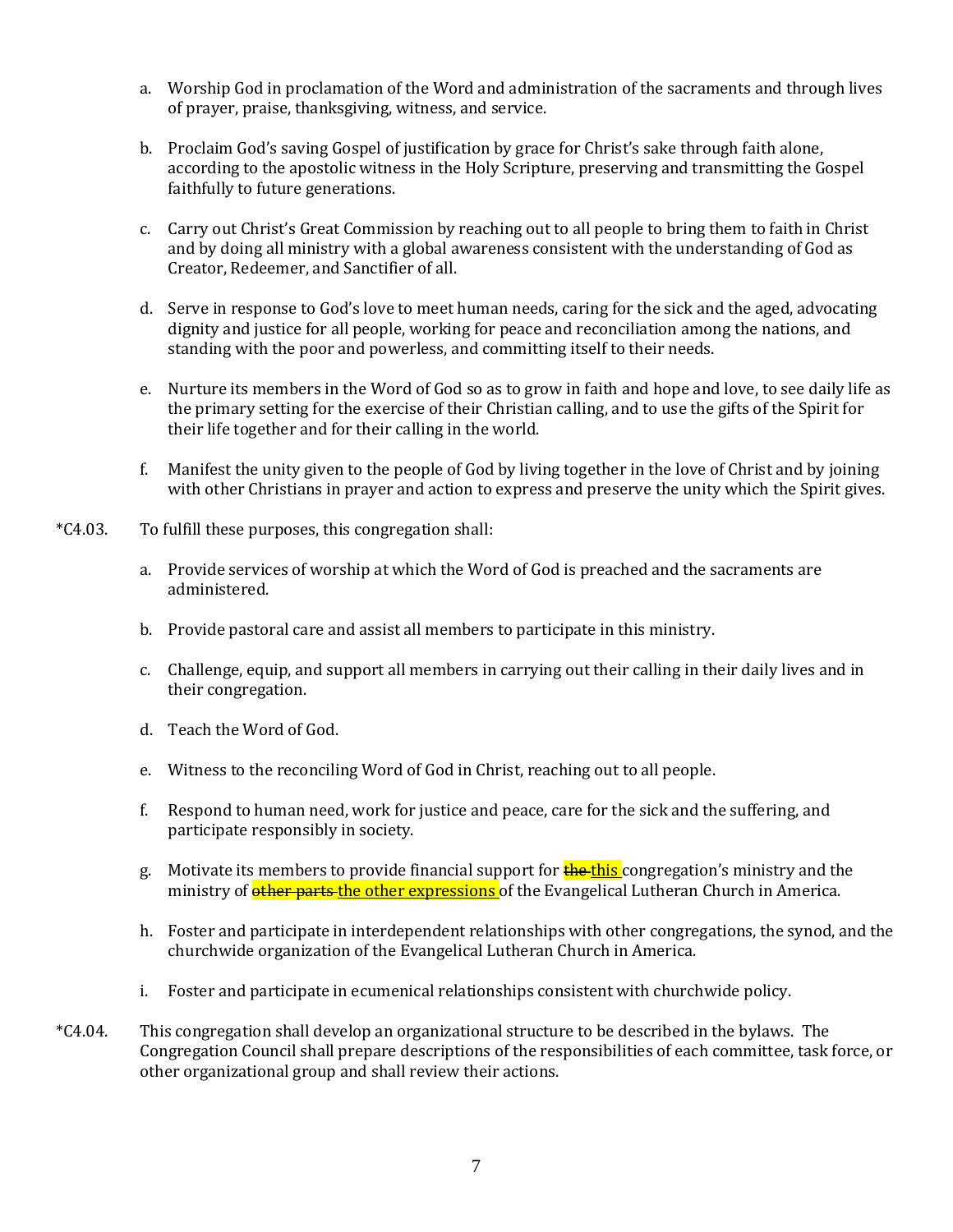- \*C4.05. This congregation shall<del>, from time to time,</del> adopt <mark>and periodically review</mark> a mission statement which will provide specific direction for its programs.
- \*C4.06. References herein to the nature of the relationship between the three expressions of this church congregations, synods, and the churchwide organization - as being interdependent or as being in a partnership relationship describe the mutual responsibility of these expressions in God's mission and the fulfillment of the purposes of this church as described in this chapter, and do not imply or describe the creation of partnerships, co-ventures, agencies, or other legal relationships recognized in civil law.

## <span id="page-7-0"></span>Chapter 5. POWERS OF THE CONGREGATION

- \*C5.01. The powers of this congregation are those necessary to fulfill its purpose.
- \*C5.02. The powers of this congregation are vested in the Congregation Meeting called and conducted as provided in this constitution and bylaws.
- \*C5.03. Only such authority as is delegated to the Congregation Council or other organizational units in this congregation's governing documents is recognized. All remaining authority is retained by the this congregation. The This congregation is authorized to:
	- a. Call a pastor as provided in Chapter 9;
	- b. Terminate the call of a pastor as provided in Chapter 9;
	- c. Call a minister of Word and Service;
	- d. Terminate the call of a minister of Word and Service in conformity with the constitution of the Evangelical Lutheran Church in America;
	- e. Adopt amendments to the constitution, as provided in Chapter 16, amendments to the bylaws, as specified in Chapter 17, and continuing resolutions, as provided in Chapter 18;
	- f. Approve the annual budget;
	- g. Acquire real and personal property by gift, devise, purchase, or other lawful means;
	- h. Hold title to and use its property for any and all activities consistent with its purpose;
	- i. Sell, mortgage, lease, transfer, or otherwise dispose of its property by any lawful means;
	- j. Elect its Congregation Council and require the members of the council to carry out their duties in accordance with the constitution, bylaws, and continuing resolutions; and
	- k. Terminate its relationship with the Evangelical Lutheran Church in America as provided in Chapter 6.
- \*C5.04 This congregation shall **choose elect** from among its voting members laypersons to serve as voting members of the Synod Assembly as well as persons to represent it at meetings of any conference,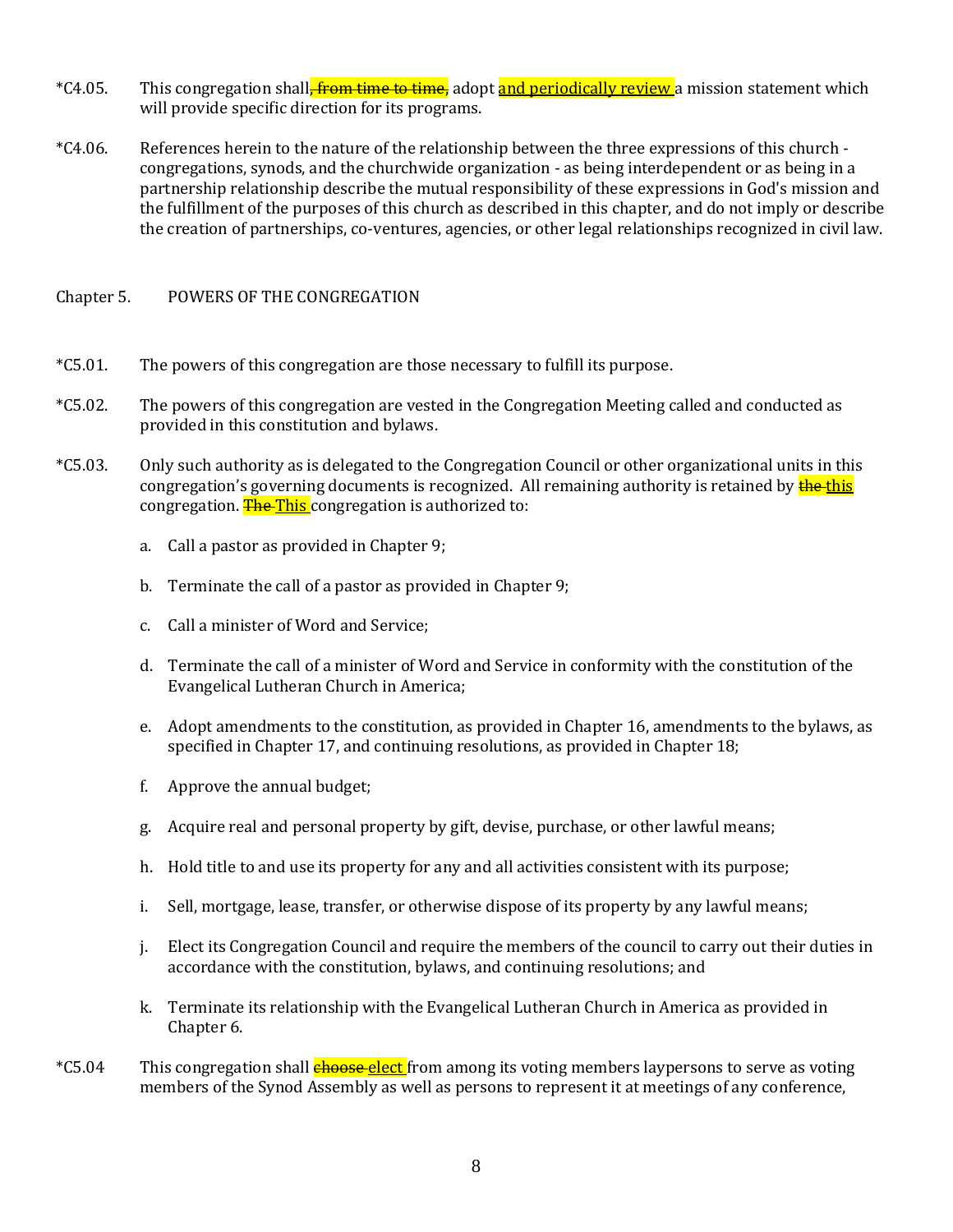cluster, coalition, or other area subdivision of which it is a member. The number of persons to be elected by the this congregation and other qualifications shall be as prescribed in guidelines established by the Saint Paul Area Synod of the Evangelical Lutheran Church in America.

## <span id="page-8-0"></span>Chapter 6. CHURCH AFFILIATION

- \*C6.01. This congregation shall be an interdependent part of the Evangelical Lutheran Church in America or its successor, and of the Saint Paul Area Synod of the Evangelical Lutheran Church in America. This congregation is subject to the discipline of the Evangelical Lutheran Church in America.
- \*C6.02. This congregation accepts the Confession of Faith and agrees to the Purposes of the Evangelical Lutheran Church in America and shall act in accordance with them.
- \*C6.03. This congregation acknowledges its relationship with the Evangelical Lutheran Church in America in which:
	- a. This congregation agrees to be responsible for its life as a Christian community.
	- b. This congregation pledges its financial support and participation in the life and mission of the Evangelical Lutheran Church in America.
	- c. This congregation agrees to call pastoral leadership from the roster of Ministers of Word and Sacrament of the Evangelical Lutheran Church in America in accordance with its call procedures except in special circumstances and with the approval of the bishop of the synod. These special circumstances are limited either to calling a candidate approved for the roster of Ministers of Word and Sacrament of the Evangelical Lutheran Church in America or to contracting for pastoral services with a minister of Word and Sacrament of a church body with which the Evangelical Lutheran Church in America officially has established a relationship of full communion.
	- d. This congregation agrees to consider ministers of Word and Service for call to other staff positions in the this congregation according to the procedures of the Evangelical Lutheran Church in America.
	- e. This congregation agrees to file this constitution and any subsequent changes to this constitution with the synod for review to ascertain that all of its provisions are in agreement with the constitution and bylaws of the Evangelical Lutheran Church in America and with the constitution of the synod.

\*C6.04. Affiliation with the Evangelical Lutheran Church in America **may be is terminated as follows:** 

- a. This congregation takes action to dissolve.
- b. This congregation ceases to exist.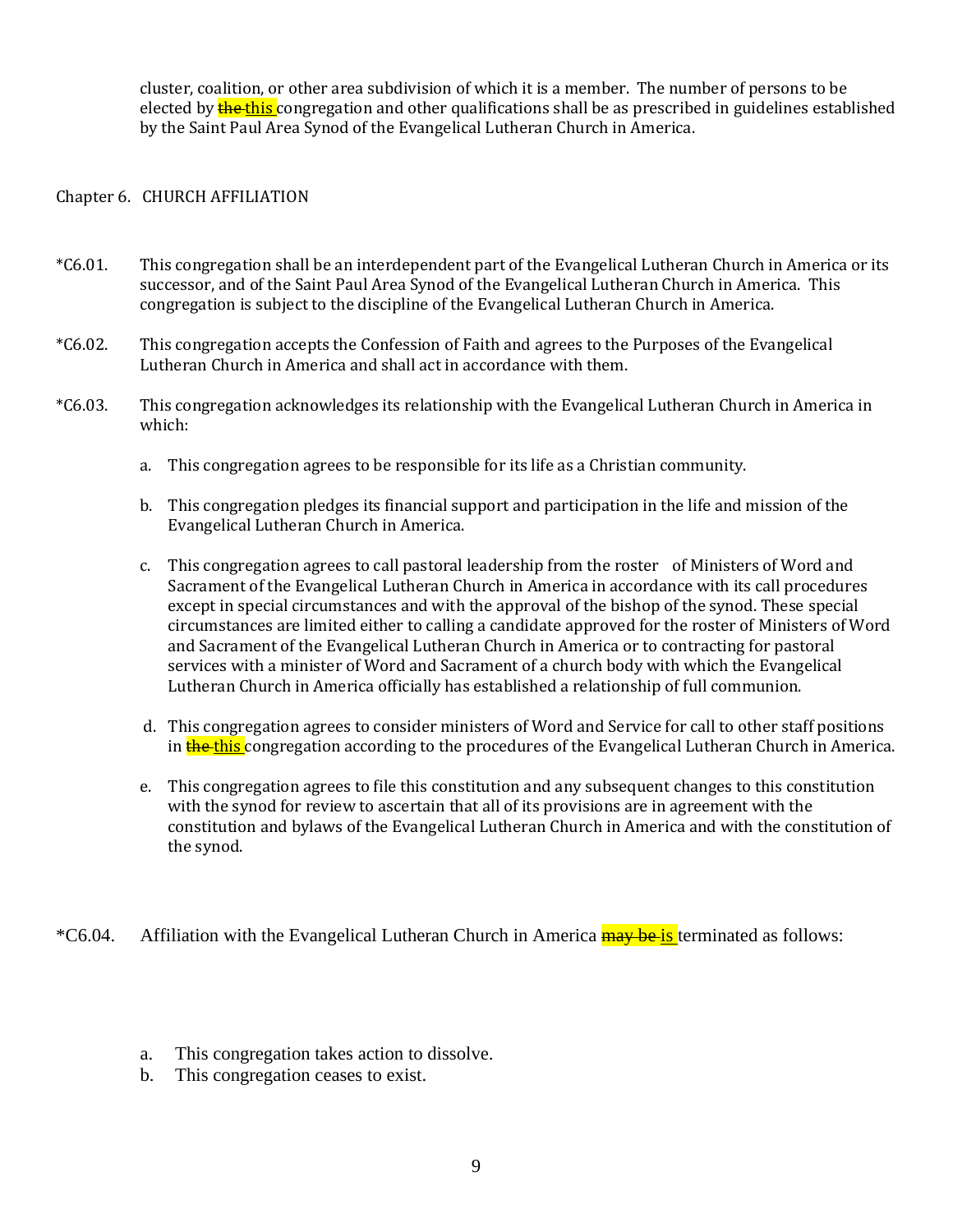- c. This congregation is removed from membership in the Evangelical Lutheran Church in America according to the procedures for discipline of the Evangelical Lutheran Church in America America or in accordance with provision 9.23, of the constitution and bylaws of the Evangelical Lutheran Church in America.
- d. The Saint Paul Area Synod takes charge and control of the property of this congregation to hold, manage, and convey the same on behalf of the synod pursuant to †S13.24. of the synod constitution. This congregation shall have the right to appeal the decision to the next Synod Assembly.
- $\frac{de}{de}$ . This congregation follows the procedures outlined in  $*C6.05$ .
- \*C6.05. This congregation may terminate its relationship with the Evangelical Lutheran Church in America by the following procedure:
	- a. A resolution indicating the intent to terminate its relationship must be adopted at  $\frac{1}{r}$  egally called and conducted special meeting<mark>s</mark> of the this congregation by a two-thirds vote of the voting members present at each meeting. Such The first such meeting may be held no sooner than 30 days after written notice of the meeting is received by the bishop of the synod, during which time **the this** congregation shall consult with the bishop and the bishop's designees, if any. The times and manner of the consultation shall be determined by the bishop in consultation with the Congregation Council. Unless he or she is a voting member of **the-this** congregation, the bishop and the bishop's designees, if any, shall have voice but not vote at the *first* meeting.
	- b. The Within 10 days after the resolution has been voted upon at the first meeting, the secretary of the this congregation shall submit a copy of the resolution to the bishop, attesting that the special meeting was legally called and conducted and certifying the outcome of the vote, and shall **mail a** copy send copies of the resolution and certification to voting members of the this congregation. This notice shall be submitted within 10 days after the resolution has been adopted.
	- c. The If the resolution was adopted by a two-thirds vote of the voting members present at the first meeting, the bishop of the synod and the this congregation shall continue in consultation, as specified in paragraph a. above, during a period of at least 90 days after receipt by the **synod of the** notice bishop of the attestation and certification as specified in paragraph b. above.
	- d. If the this congregation, after such consultation, still seeks to terminate its relationship is still considering termination of its relationship with this church, such action may be taken at a legally called and conducted special meeting by a two-thirds vote of the voting members present. Notice of the second meeting shall be mailed sent to all voting members and to the bishop at least 10 days in advance of the meeting. Unless he or she is a voting member of **the this** congregation, the bishop and the bishop's designees, if any, shall have voice but not vote at the **second** meeting.
	- e. A copy of the resolution, attesting that the special meeting was legally called and conducted and certifying the outcome of the vote, shall be sent to the bishop within 10 days after the resolution has been adopted, at which time the relationship between the congregation and this church shall be terminated subject to paragraph g. below.
	- e. Within 10 days after the resolution has been voted upon, the secretary of this congregation shall submit a copy of the resolution to the bishop, attesting that the second special meeting was legally called and conducted and certifying the outcome of the vote, and shall send copies of the resolution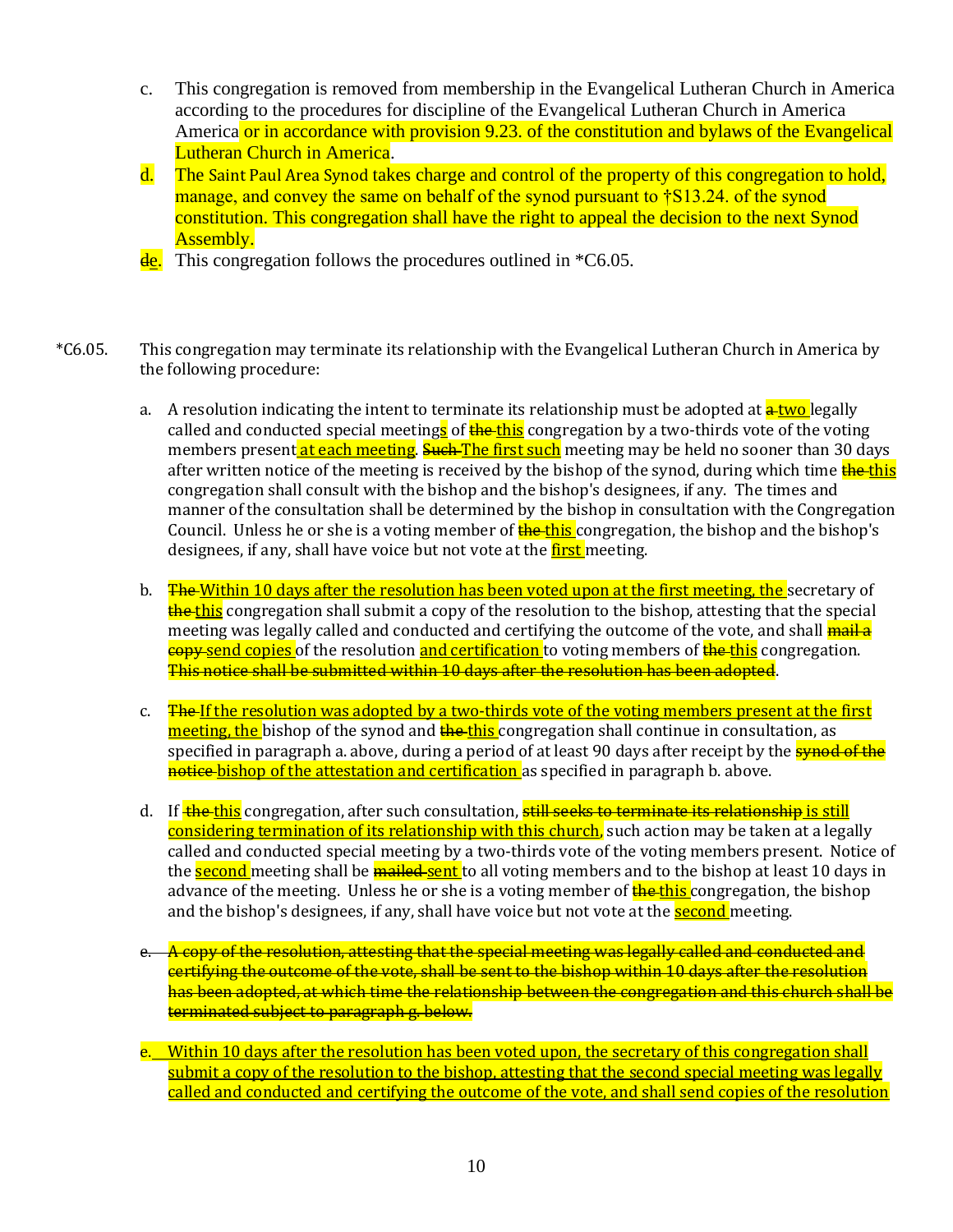and certification to the voting members of the congregation. If the resolution was adopted by a twothirds vote of the voting members present at the second meeting, the relationship between the congregation and this church shall be terminated subject to Synod Council approval as required by paragraphs f. and g. below.

- f. Unless this notification to the bishop also certifies that the this congregation has voted by a twothirds vote to affiliate with another Lutheran denomination, the this congregation will be conclusively presumed to be shall be deemed an independent or non-Lutheran church, in which case \*C7.04. shall apply.
- f. Notice of termination shall be forwarded by the bishop to the secretary of the ELCA, who shall report the termination to the Churchwide Assembly.
- g. This congregation shall abide by these covenants by and among the three expressions of this church:
	- 1). Congregations seeking to terminate their relationship with this church which fail or refuse to comply with each of the foregoing provisions in \*C6.05. shall be required to receive **synodical** Council approval before terminating their membership in this church.

2) Congregations which had been members of the Lutheran Church in America shall be required, in addition to complying with the foregoing provisions in \*C6.05., to receive **synodical** approval before terminating their membership in this church.

3) Congregations established by the Evangelical Lutheran Church in America shall be required, in addition to complying with the foregoing provisions in \*C6.05., to satisfy all financial obligations to this church and receive Synod Council approval before terminating their membership in this church.

- h. If this congregation fails to achieve the required two-thirds vote of voting members present at the this congregation's first meeting as specified in paragraph a. above<del>, another special meeting to</del> consider termination of relationship with this church may be called no sooner than six months after that first meeting. If this congregation or fails to achieve the required two-thirds vote of voting members present at **the this** congregation's second meeting as specified in paragraph d. above, another attempt to consider termination of relationship with this church must follow all requirements of \*C6.05. and may begin no sooner than six months after **that second the** meeting at which the two-thirds vote was not achieved..
- \*C6.06. If this congregation considers relocation, it shall confer with the bishop of the synod in which it is territorially located and the appropriate unit of the churchwide organization before any steps are taken leading to such action. The approval of the Synod Council shall be received before any such action is effected taken.
- \*C6.07. If this congregation considers developing an additional site to be used regularly for worship, it shall confer with the bishop of the synod in which it is territorially located and the appropriate unit of the churchwide organization before any steps are taken leading to such action.

<span id="page-10-0"></span>Chapter 7. PROPERTY OWNERSHIP

\*C7.01. If this congregation ceases to exist, title to undisposed property shall pass to the Saint Paul Area Synod of the Evangelical Lutheran Church in America.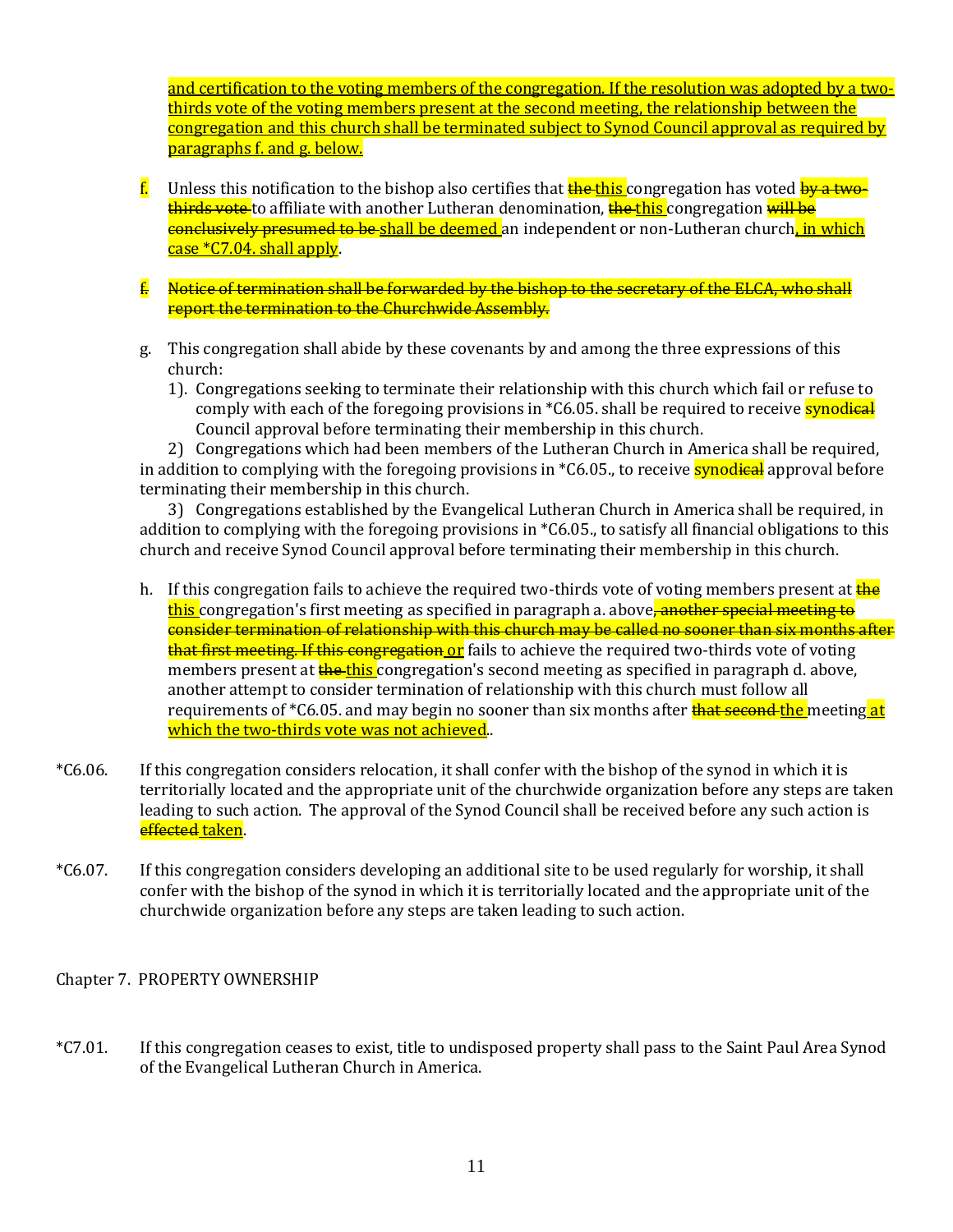- \*C7.02. If this congregation is removed from membership in the Evangelical Lutheran Church in America according to its procedure for discipline or pursuant to 9.23. of the constitution and bylaws of the Evangelical Lutheran Church in America</u>, title to property shall continue to reside in this congregation.
- \*C7.03. If two-thirds of the voting members of this congregation present at a legally called and conducted special meeting of this congregation vote to transfer to another Lutheran church body, title to property shall continue to reside in this congregation, provided the process for termination of relationship in \*C6.05. has been followed. Before this congregation takes action to transfer to another Lutheran church body, it shall consult with representatives of the Saint Paul Area Synod.
- \*C7.04. If two-thirds of the voting members of this congregation present at a legally called and conducted special meeting of this congregation vote to become independent or relate to a non-Lutheran church body and have followed the process for termination of relationship in \*C6.05., title to property of this congregation shall continue to reside in this congregation only with the consent of the Synod Council. The Synod Council, after consultation with this congregation the **established synodical** process established by the synod, may give approval to the request to become independent or to relate to a non-Lutheran church body, in which case title shall remain with the majority of this congregation. If the Synod Council fails to give such approval, title shall remain with those members who desire to continue as a congregation of the Evangelical Lutheran Church in America. In neither case does title to this congregation's property transfer to the synod.

#### *[The following provision becomes required.]*

**\*C7.05.** Notwithstanding the provisions of \*C7.02. and \*C7.03. above, where this congregation has received property from the synod pursuant to a deed or other instrument containing restrictions under provision 9.71.a. of the *Constitution, Bylaws, and Continuing Resolutions of the Evangelical Lutheran Church in America*, this congregation accepts such restrictions and:

## <span id="page-11-0"></span>Chapter 8. MEMBERSHIP

- \*C8.01. Members of this congregation shall be those baptized persons on the roll of this congregation at the time that this constitution is adopted and those who are admitted thereafter and who have declared and maintain their membership in accordance with the provisions of this constitution and its bylaws.
- \*C8.02. Members shall be classified as follows:
	- a. *Baptized* members are those persons who have been received by the Sacrament of Holy Baptism in this congregation, or, having been previously baptized in the name of the Triune God, have been received by certificate of transfer from other Lutheran congregations or by affirmation of faith.
	- b. *Confirmed* members are baptized persons who have been confirmed in this congregation, those who have been received by adult baptism or by transfer as confirmed members from other Lutheran congregations, or baptized persons received by affirmation of faith.
	- c. *Voting* members are confirmed members. Such confirmed members, during the current or preceding calendar year, shall have communed in this congregation and shall have made a contribution of record to this congregation. Members of this congregation who have satisfied these basic standards shall have the privilege of voice and vote at every regular and special meeting of **the**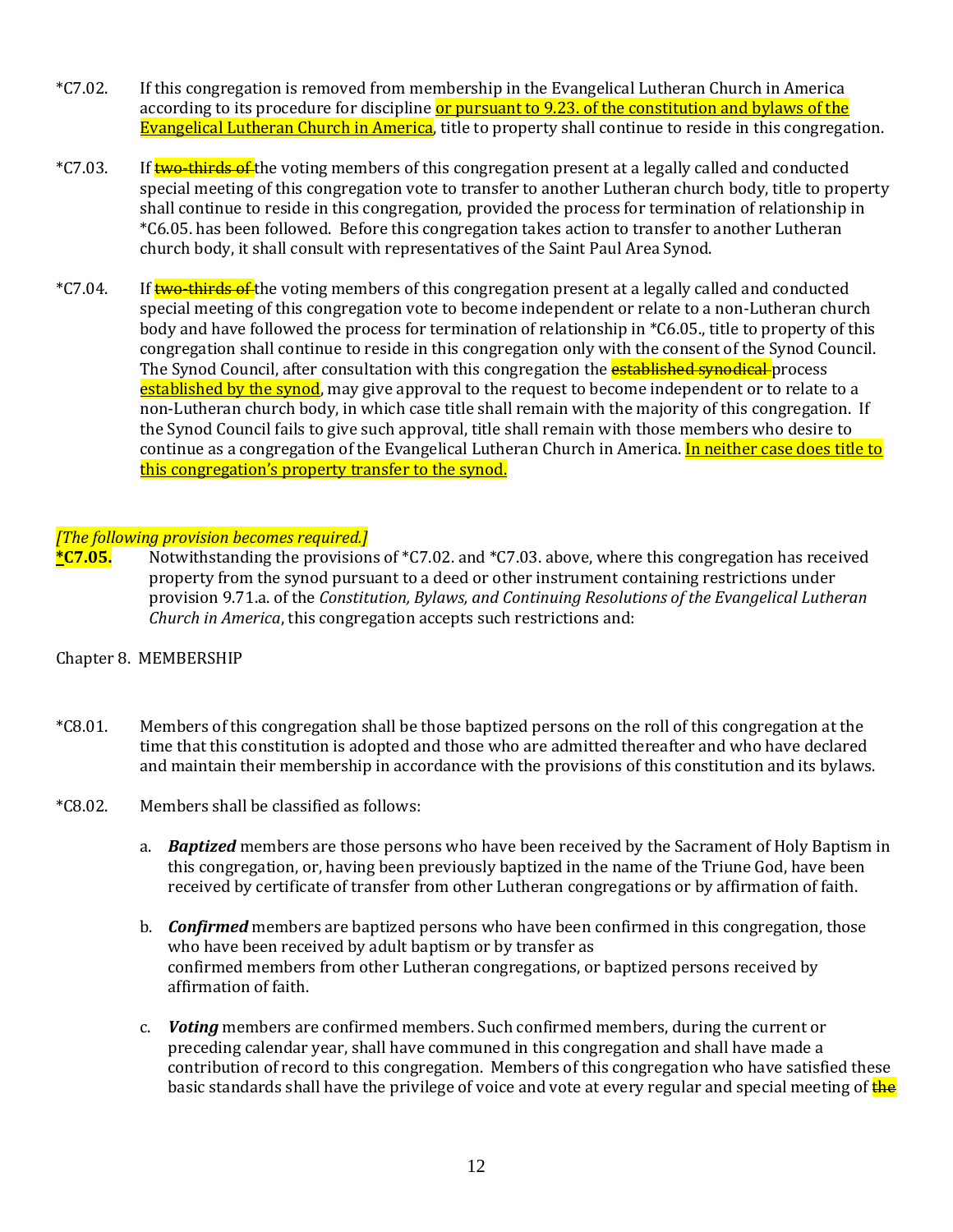this congregation as well as the other rights and privileges ascribed to voting members by the provisions of this constitution and its bylaws. They shall not have voted as a seasonal member of another congregation of this church in the previous two calendar months.

- d. *Associate* members are persons holding membership in other Christian congregations who wish to retain such membership but desire to participate in the life and mission of this congregation. These individuals have all the privileges and duties of membership except voting rights or other rights and privileges ascribed to voting members by the provisions of this constitution and its bylaws.
- e. *Seasonal* members are voting members of other **ELCA** congregations of this church who wish to retain such membership but desire to participate in the life and mission of this congregation, including exercising limited voting rights in this congregation. The Congregation Council may grant seasonal membership to such persons provided that this congregation is a member of a synod where the Synod Council has approved seasonal member voting on its territory. Such seasonal members shall have all the privileges and duties of voting members except that:
	- 1) they shall not be eligible for elected office in, or for membership on the Congregation Council or on a call committee of, this congregation;
	- 2) they shall not have the right to vote on any matter concerning or affecting the call or termination of call of any minister of this congregation;
	- 3) they shall not have the right to vote on any matter concerning or affecting the affiliation of this congregation with **the ELCA this church**;
	- 4) they shall not be eligible to serve as voting members from this congregation of the Synod Assembly or the Churchwide Assembly;
	- 5) they shall not, even if otherwise permitted by this congregation, vote by proxy or by absentee ballot; and
	- 6) they shall not, within any two calendar month period, exercise voting rights in this congregation and in the congregation where they remain voting members.
- \*C8.03. All applications for confirmed membership shall be submitted to and shall require the approval of approved by the Congregation Council.
- \*C8.04. It shall be the privilege and duty of members of this congregation to:
	- a. make regular use of the means of grace, both Word and sacraments;
	- b. live a Christian life in accordance with the Word of God and the teachings of the Lutheran church; and
	- c. support the work of this congregation, the synod, and the churchwide organization of the Evangelical Lutheran Church in America through contributions of their time, abilities, and financial support as biblical stewards.
- \*C8.05. Membership in this congregation shall be terminated by any of the following:
	- a. death;
	- b. resignation;
	- c. transfer or release;
	- d. disciplinary action in accordance with **ELCA constitutional provision 20.41, and the accompanying**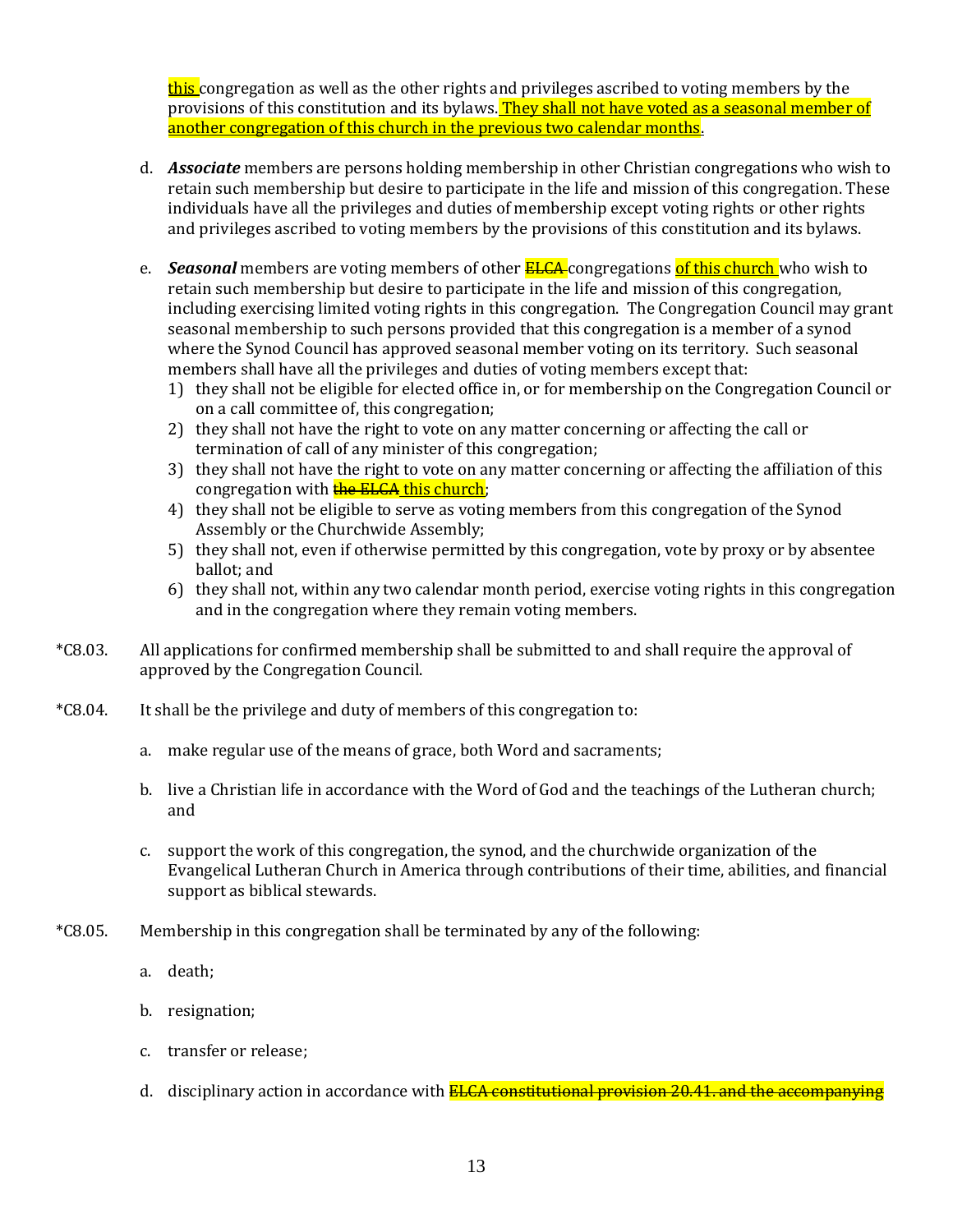## bylaws Chapter 20 of the constitution and bylaws of the Evangelical Lutheran Church in America;

e. removal from the roll due to inactivity in accordance with the provisions of this constitution and its bylaws.

Such persons who have been removed from the roll of members shall remain persons for whom the Church has a continuing pastoral concern.

C8.05.01. Removal from the Incarnation Lutheran Church membership roll due to inactivity may occur when a member fails to receive Holy Communion or make a contribution of record to the congregation during the current or preceding calendar year.

#### <span id="page-13-0"></span>Chapter 9. ROSTERED MINISTER

- \*C9.01. Authority to call a pastor shall be in this congregation by at least a two-thirds vote of voting members present and voting at a meeting legally called for that purpose. Before a call is issued, the officers, or a committee elected by the Congregation Council to recommend the call, shall seek the advice and help of the bishop of the synod.
	- C9.01.01 Balloting shall be limited at any one meeting to a single nomination presented by the Congregational Council.
	- C9.01.02 Unless otherwise agreed, the call shall normally become invalid unless a definite answer is received within thirty days after its receipt.
	- C9.01.03. As soon as practical after beginning work in this congregation a pastor shall be installed in the office by the Synod Bishop or the Bishop's appointee.
- \*C9.02. Only a member of the roster of Ministers of Word and Sacrament of the Evangelical Lutheran Church in America or a candidate for the roster of Ministers of Word and Sacrament who has been recommended for the this congregation by the synodical bishop may be called as a pastor of this congregation.
- \*C9.03 Consistent with the faith and practice of the Evangelical Lutheran Church in America,

a. Every minister of Word and Sacrament shall:

- 1) preach the word;
- 2) administer the sacraments;
- 3) conduct public worship;
- 4) provide pastoral care;
- 5) seek out and encourage qualified persons to prepare for the ministry of the Gospel;
- 6) impart knowledge of this church and its wider ministry through distribution of its communications and publications available channels of effective communication;
- 7) witness to the Kingdom of God in the community, in the nation, and abroad; and
- 8) speak publicly to the world in solidarity with the poor and oppressed, calling for and proclaiming God's love for the world.

b. Each pastor with a congregational call shall, within the congregation:

1) offer instruction, confirm, marry, visit the sick and distressed, and bury the dead;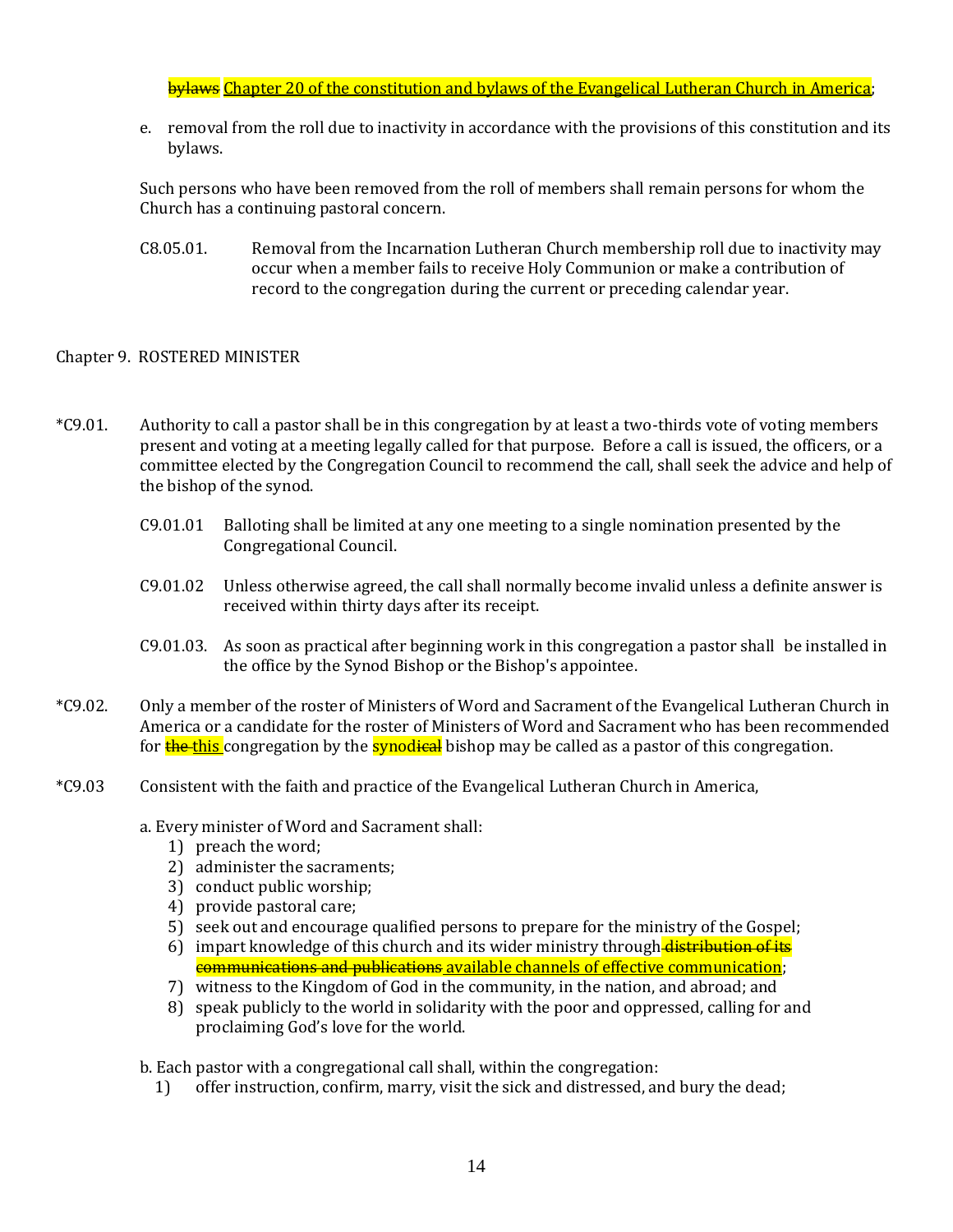- 2) relate to all schools and organizations of this congregation;
- 3) install regularly elected members of the Congregation Council;
- 4) with the council, administer discipline.; and
- 5) endeavor to increase the support given by the congregation to the work of the  $E_{\text{LCA}}$ churchwide organization and of the Saint Paul Area Synod of the ELCA.; and
- 6) encourage adherence to covenantal relationship with this church as expressed in the *Constitutions, Bylaws, and Continuing Resolutions of the Evangelical Lutheran Church in America*.
- \*C9.04. The specific duties of the pastor, compensation, and other matters pertaining to the service of the pastor shall be included in a letter of call, which shall be attested by the bishop of the synod.
- \*C9.05. The provisions for termination of the mutual relationship between a minister of Word and Sacrament and this congregation shall be as follows:
	- a. The call of this congregation, when accepted by a pastor, shall constitute a continuing mutual relationship and commitment, which shall be terminated only by the pastor's death or, following consultation with the **synod<del>ical</del>** bishop, for the following reasons:
		- 1) mutual agreement to terminate the call or the completion of a call for a specific term;
		- 2) resignation of the pastor, which shall become effective, unless otherwise agreed, no later than 30 days after the date on which it was submitted;
		- 3) inability to conduct the pastoral office effectively in **the this** congregation in view of local conditions;
		- 4) physical disability or mental incapacity of the pastor;
		- 5) suspension of the pastor through discipline for more than three months;
		- 6) resignation or removal of the pastor from the roster of Ministers of Word and Sacrament of this church;
		- 7) termination of the relationship between this church and the this congregation;
		- 8) dissolution of  $\frac{f}{f}$  the this congregation or the termination of a parish arrangement; or
		- 9) suspension of **the this** congregation through discipline for more than six months.
	- b. When allegations of physical disability or mental incapacity of the pastor under paragraph a.4) above, or ineffective conduct of the pastoral office under paragraph a.3) above, have come to the attention of the bishop of this synod,
		- 1) the bishop in his or her sole discretion may investigate such conditions personally together with a committee of two rostered ministers and one layperson, or
		- 2) when such allegations have been brought to the synod's attention by an official recital of allegations by the Congregation Council or by a petition signed by at least one-third of the voting members of the this congregation, the bishop personally shall investigate such conditions together with a committee of two rostered ministers and one layperson.
	- c. In case of alleged physical disability or mental incapacity under paragraph a.4) above, the bishop's committee shall obtain and document competent medical opinion concerning the pastor's condition. When a disability or incapacity is evident to the committee, the bishop of this synod may declare the pastorate vacant. When the pastorate is declared vacant, the Synod Council shall list the pastor on the roster of Ministers of Word and Sacrament as disabled with disability status. Upon removal of the disability and the restoration of the pastor to health, the bishop shall take steps to enable the pastor to resume the ministry, either in the congregation last served or in another appropriate call.
	- d. In the case of alleged local difficulties that imperil the effective functioning of  $\frac{f}{f}$  the this congregation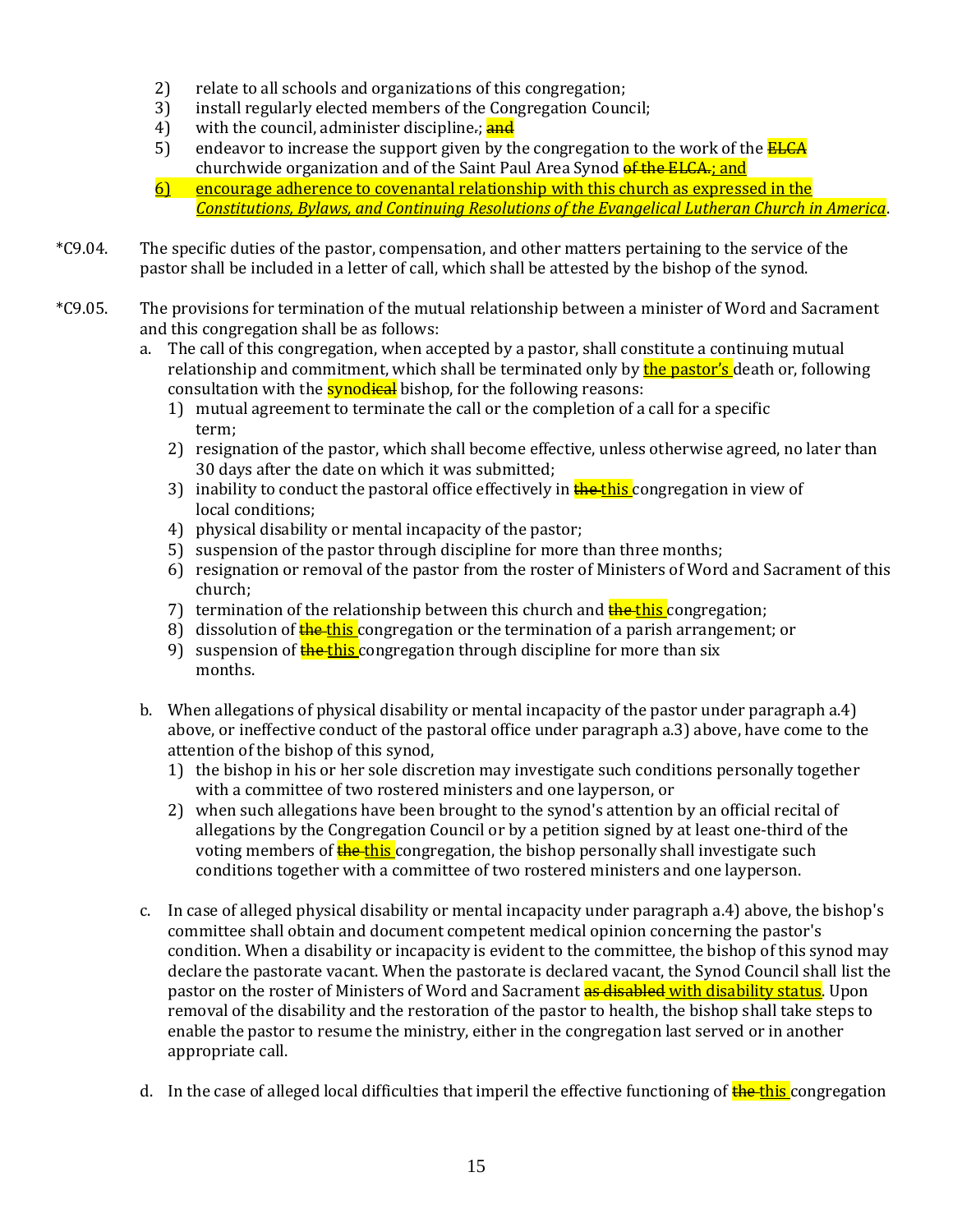under paragraph a.3) above, the bishop's committee shall endeavor to hear from all concerned persons, after which the bishop together with the committee shall present their recommendations first to the pastor and then to **the this** congregation. The recommendations of the bishop's committee must address whether the pastor's call should come to an end and, if so, may suggest appropriate severance arrangements. The committee may also propose other actions that should be undertaken by **the this** congregation and by the pastor, if appropriate. If the pastor and congregation agree to carry out such recommendations, no further action need be taken by the synod.

- e. If either party fails to assent to the recommendations of the bishop's committee concerning the pastor's call, the this congregation may dismiss the pastor only at a legally called meeting after consultation with the bishop, either (a) by a two-thirds vote of the voting members present and voting where the bishop and the committee did not recommend termination of the call, or (b) by a majority vote of the voting members present and voting where the bishop and the committee recommended termination of the call.
- f. If, in the course of proceedings described in paragraph c. or paragraph d. above, the bishop's committee concludes that there may be grounds for discipline, the committee shall make recommendations concerning disciplinary action in accordance with the provisions of this church's constitution, bylaws, and continuing resolutions.
- \*C9.06. At a time of pastoral vacancy, an interim pastor shall be appointed by the bishop of the synod with the consent of this congregation or the Congregation Council.
- \*C9.07. During the period of service, an interim pastor shall have the rights and duties in **the this** congregation of a regularly called pastor and may delegate the same in part to a supply pastor with the consent of the bishop of the synod and this congregation or Congregation Council. The interim pastor and any rostered minister providing assistance shall refrain from exerting influence in the selection of a pastor. Unless previously agreed upon by the Synod Council, an interim pastor is not available for a regular call to the congregation served.
- \*C9.08. This congregation shall make satisfactory settlement of all financial obligations to a former pastor before calling a successor. A pastor shall make satisfactory settlement of all financial obligations to this congregation before beginning service in a call to another congregation or employment in another ministry setting related to the Evangelical Lutheran Church in America.
- \*C9.09. When a pastor is called to serve in company with another pastor or pastors, the privileges and responsibilities of each pastor shall be specified in documents to accompany the call and to be drafted in consultation involving the pastors, the Congregation Council, and the bishop of the synod. As occasion requires, the documents may be revised through a similar consultation.
- \*C9.11. With the approval of the bishop of the synod, the this congregation may depart from \*C9.05.a. and call a pastor for a specific term. Details of such calls shall be in writing setting forth the purpose and conditions involved. Prior to the completion of a term, the bishop or a designated representative of the bishop shall meet with the pastor and representatives of **the this** congregation for a review of the call. Such a call may also be terminated before its expiration in accordance with the provisions of \*C9.05.a.
- \*C9.12. The pastor of this congregation:

a. shall keep accurate parochial records of all baptisms, confirmations, marriages, burials, communicants, members received, members dismissed, or members excluded from the this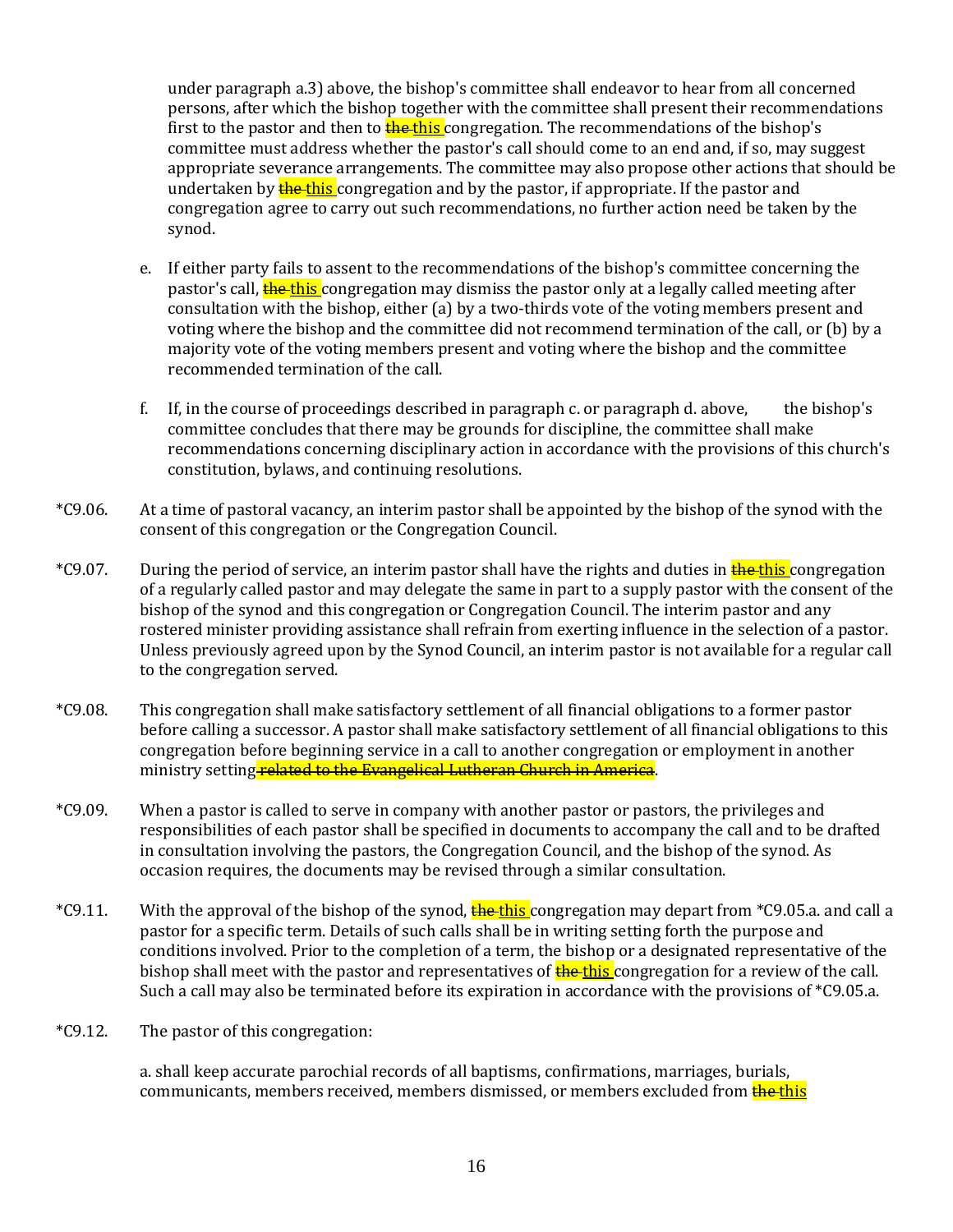congregation;

b. shall submit a summary of such statistics annually to the synod; and

c. shall become a member of this congregation upon receipt and acceptance of the letter of call. In a parish of multiple congregations, the pastor shall hold membership in one of the congregations.

- \*C9.13. The pastor(s) shall submit a report of his or her ministry to the bishop of the synod at least 90 days prior to each regular meeting of the Synod Assembly.
- \*C9.14. The parochial records of this congregation shall be maintained by the pastor and shall remain the property of **the this** congregation. The secretary of this congregation shall attest in writing to the bishop of this synod that such records have been placed in his or her hands in good order by a departing pastor before the installation of that pastor in another **field of labor or the granting by the synod of retired** status to the pastor-call or approval of a request for change in roster status.
- \*C9.21. Authority to call a *minister of Word and Service deacon* shall be in this congregation by at least a twothirds vote of voting members present and voting at a meeting legally called for that purpose. Before a call is issued, the officers, or a committee elected by the Congregation Council to recommend the call, shall seek the advice and help of the bishop of the synod.
- \*C9.22. Only a member of the roster of Ministers of Word and Service of the Evangelical Lutheran Church in America or a candidate for the roster of Ministers of Word and Service who has been recommended for this congregation by the **synodical** bishop may be called as a deacon of this congregation.
- \*C9.23. Consistent with the faith and practice of the Evangelical Lutheran Church in America, every minister of Word and Service shall:
	- a. Be rooted in the Word of God, for proclamation and service;
	- b. Advocate a prophetic diakonia that commits itself to risk-taking and innovative service on the frontiers of the Church's outreach, giving particular attention to the suffering places in God's world;
	- c. Speak publicly to the world in solidarity with the poor and oppressed, calling for justice and proclaiming God's love for the world, witnessing to the realm of God in the community, the nation, and abroad;
	- d. Equip the baptized for ministry in God's world that affirms the gifts of all people;
	- e. Encourage mutual relationships that invite participation and accompaniment of others in God's mission;
	- f. Practice stewardship that respects God's gift of time, talents, and resources;
	- g. Be grounded in a gathered community for ongoing diaconal formation;
	- h. Share knowledge of the ELCA this church and its wider ministry of the gospel and advocate for the work of all expressions of this church; and
	- i. Identify and encourage qualified persons to prepare for ministry of the gospel.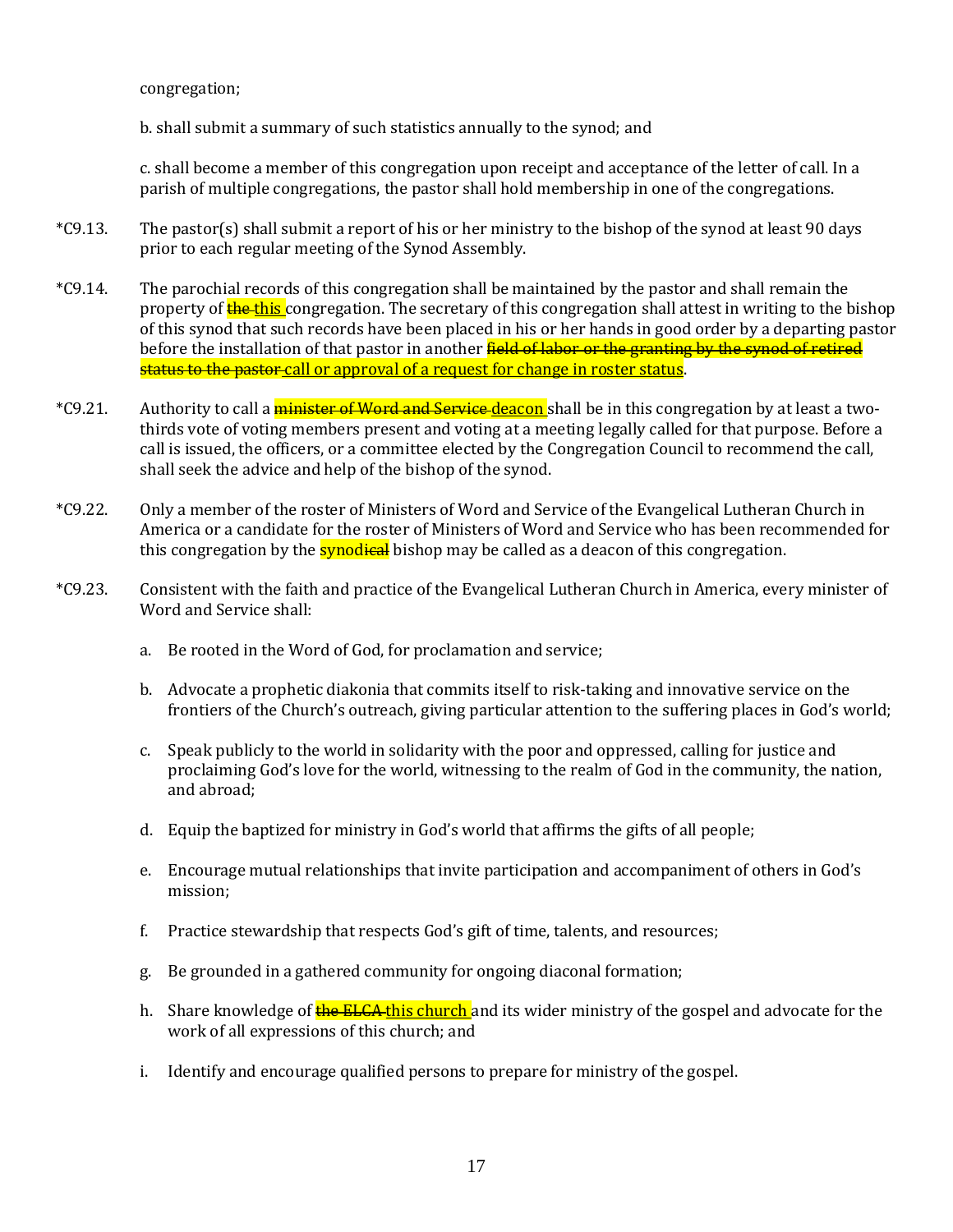- \*C9.24. The specific duties of the deacon, compensation, and other matters pertaining to the service of the deacon shall be included in a letter of call, which shall be attested by the bishop of the synod.
- \*C9.25. The provisions for termination of the mutual relationship between a minister of Word and Service and a congregation shall be as follows:
	- a. The call of a congregation, when accepted by a deacon, shall constitute a continuing mutual relationship and commitment, which shall be terminated only by **the deacon's** death or, following consultation with the **synodieal** bishop, for the following reasons:
		- 1) mutual agreement to terminate the call or the completion of a call for a specific term;
		- 2) resignation of the deacon, which shall become effective, unless otherwise agreed, no later than 30 days after the date on which it was submitted;
		- 3) inability to conduct the ministry of Word and Service effectively in this congregation in view of local conditions;
		- 4) physical disability or mental incapacity of the deacon;
		- 5) suspension of the deacon through discipline for more than three months;
		- 6) resignation or removal of the deacon from the roster of Ministers of Word and Service of this church;
		- 7) termination of the relationship between this church and this congregation;
		- 8) dissolution of this congregation or the termination of a parish arrangement; or
		- 9) suspension of this congregation through discipline for more than six months.
	- b. When allegations of physical disability or mental incapacity of the deacon under paragraph a.4) above, or ineffective conduct of the office of minister of Word and Service under paragraph a.3) above, have come to the attention of the bishop of this synod,
		- 1) the bishop in his or her sole discretion may investigate such conditions personally together with a committee of two rostered ministers and one layperson, or
		- 2) when such allegations have been brought to the synod's attention by an official recital of allegations by the Congregation Council or by a petition signed by at least one-third of the voting members of this congregation, the bishop personally shall investigate such conditions together with a committee of two rostered ministers and one layperson.
	- c. In case of alleged physical disability or mental incapacity under paragraph a.4) above, the bishop's committee shall obtain and document competent medical opinion concerning the deacon's condition. When a disability or incapacity is evident to the committee, the bishop of this synod may declare the position vacant. When the position is declared vacant, the Synod Council shall list the deacon on the roster of Ministers of Word and Service as disabled with disability status. Upon removal of the disability and the restoration of the deacon to health, the bishop shall take steps to enable the deacon to resume the ministry, either in the congregation last served or in another appropriate call.
	- d. In the case of alleged local difficulties that imperil the effective functioning of this congregation under paragraph a.3) above, the bishop's committee shall endeavor to hear from all concerned persons, after which the bishop together with the committee shall present their recommendations first to the deacon and then to this congregation. The recommendations of the bishop's committee must address whether the deacon's call should come to an end and, if so, may suggest appropriate severance arrangements. The committee may also propose other actions that should be undertaken by this congregation and by the deacon, if appropriate. If the deacon and congregation agree to carry out such recommendations, no further action need be taken by the synod.
	- e. If either party fails to assent to the recommendations of the bishop's committee concerning the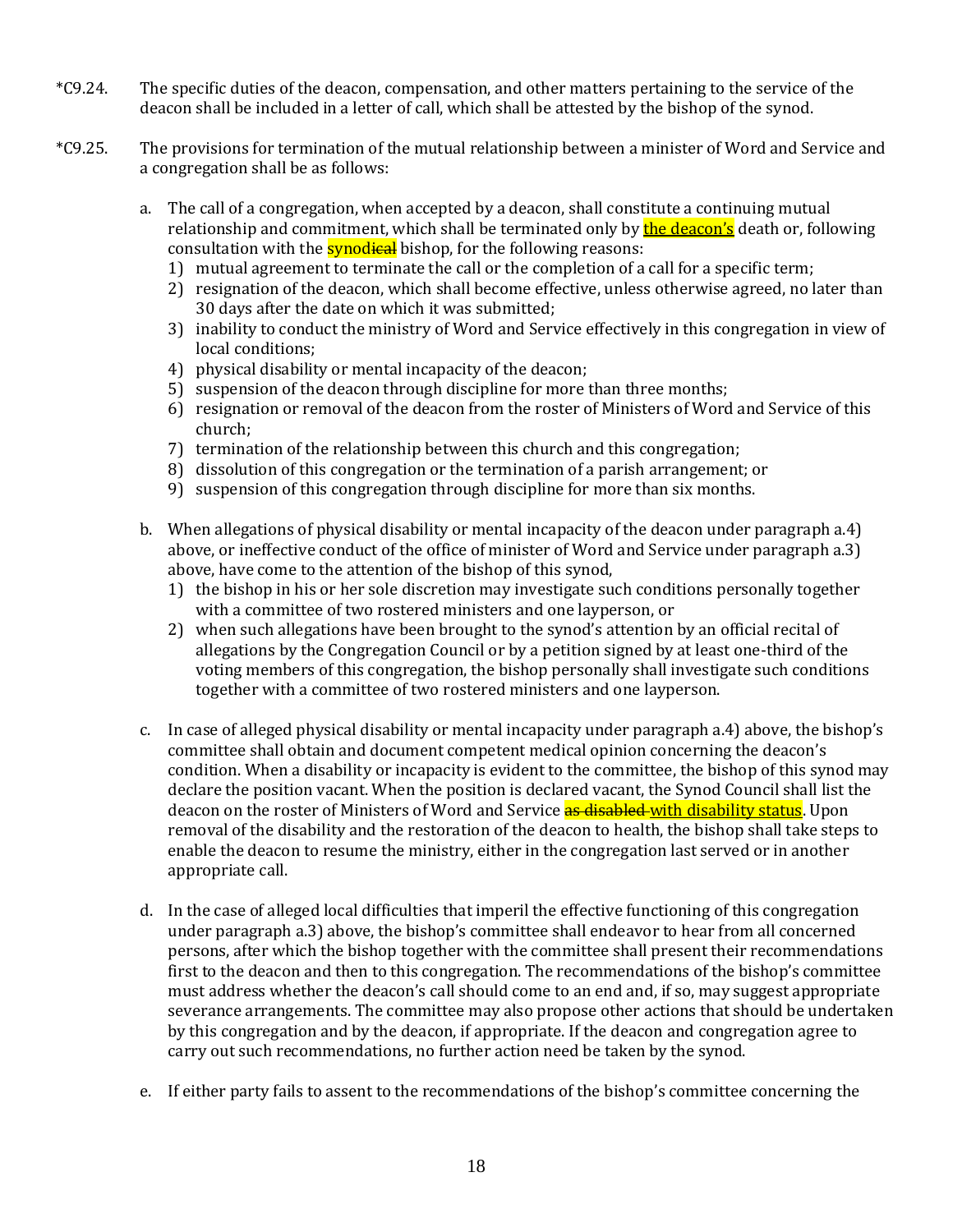deacon's call, this congregation may dismiss the deacon only at a legally called meeting after consultation with the bishop, either (a) by a two-thirds vote of the voting members present and voting where the bishop and the committee did not recommend termination of the call, or (b) by a majority vote of the voting members present and voting where the bishop and the committee recommended termination of the call.

- f. If, in the course of proceedings described in paragraph c. or paragraph d. above, the bishop's committee concludes that there may be grounds for discipline, the committee shall make recommendations concerning disciplinary action in accordance with the provisions of this church's constitution, bylaws, and continuing resolutions.
- \*C9.26. The deacon shall make satisfactory settlement of all financial obligations to a former congregation before:
	- a. installation in another field of labor, or
	- b. the issuance of a certificate of dismissal or transfer.
	- This congregation shall make satisfactory settlement of all financial obligations to a former deacon ministers, the privileges and responsibilities of each rostered minister shall be specified in documents to accompany the call and to be drafted in consultation involving the rostered ministers, the Congregation Council, and the bishop of the synod. As occasion requires, the documents may be revised through a similar consultation.
- \*C9.27. When a deacon is called to serve in company with another rostered minister or other rostered ministers, the privileges and responsibilities of each rostered minister shall be specified in documents to accompany the call and to be drafted in consultation involving the rostered ministers, the Congregation Council, and the bishop of the synod. As occasion requires, the documents may be revised through a similar consultation.
- \*C9.28. With the approval of the bishop of the synod, this congregation may depart from \*C9.25.a. and call a deacon for a specific term. Details of such calls shall be in writing setting forth the purpose and conditions involved. Prior to the completion of a term, the bishop or a designated representative of the bishop shall meet with the deacon and representatives of this congregation for a review of the call. Such a call may also be terminated before its expiration in accordance with the provisions of \*C9.25.a.
- \*C9.29. The deacon shall become a member of this congregation upon receipt and acceptance of the letter of call. In a parish of multiple congregations, the deacon shall hold membership in one of the congregations.
- <span id="page-18-0"></span>\*C9.31. The deacon(s) shall submit a report of his or her ministry to the bishop of the synod at least 90 days prior to each regular meeting of the Synod Assembly.

## Chapter 10. MEETINGS OF THE CONGREGATION

C10.01. The [annual][semi-annual][quarterly] meeting of this congregation shall be held at a time specified in the bylaws. This congregation shall have at least one regular meeting per year. The regular meeting(s) of the congregation shall be held at the time(s) specified in the bylaws. Consistent with the laws of the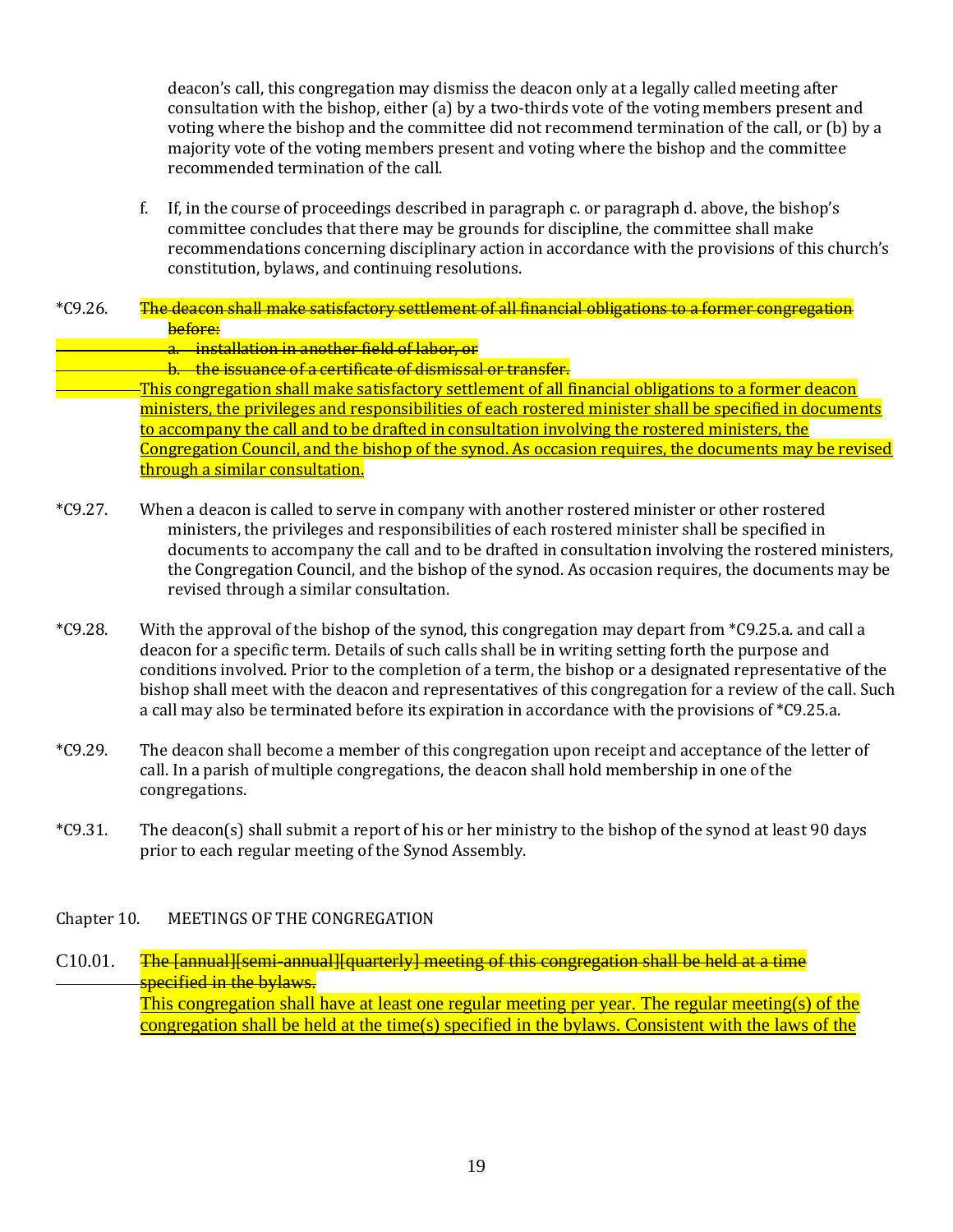State of Minnesota, the bylaws shall designate one regular meeting per year as the annual meeting of this congregation.

C10.01.01. There shall be at least two meetings of the congregation each year. One meeting shall be held in January or February, and shall include any legitimate business of the congregation. A second meeting of the congregation shall be held in October, November or December for the purpose of electing members of the Congregation Council and for any other legitimate business of the congregation.

- C10.02. A special Congregation Meeting may be called by the Congregation Council, or the president of this congregation, and shall be called by the president of **the this** congregation upon the written request of 10% of the voting members. The president of the Congregation Council shall call a special meeting upon the request of the **synodical** bishop. The call for each special meeting shall specify the purpose for which it is to be held, and no other business shall be transacted.
- C10.03. Notice of all meetings of this congregation shall be given at the services of worship on the preceding two consecutive Sundays and by mail or electronic means, as permitted by state law, to all voting members at least ten (10) days in advance of the date of the meeting. For notice by mail, the posting of such notice in the regular mail, with the regular postage affixed or paid, sent to the last known address of such members shall be sufficient.
- C10.04. Five percent (5%) of the voting members shall constitute a quorum.
- C10.05. Voting by proxy or by absentee ballot shall not be permitted.
- C10.06. All actions by  $\frac{L}{L}$  the this congregation shall be by majority vote except as otherwise provided in this constitution or by state law.
- C10.07. *Robert's Rules of Order*, latest edition, shall govern parliamentary procedure of all meetings of this congregation.
- <span id="page-19-0"></span>C10.08. This congregation may hold meetings by remote communication, including electronically and by telephone conference, as long as there is an opportunity for simultaneous aural communication. To the extent permitted by state law, notice of all meetings may be provided electronically.

#### Chapter 11. OFFICERS

- C11.01. The elected officers of this congregation shall be a president, vice-president (who is to serve as president-elect), secretary, and treasurer.
	- a. Duties of the officers shall be specified in the bylaws.
	- b. The officers shall be voting members of **the this** congregation.
	- c. Officers of this congregation shall serve similar offices on the Congregation Council and the elected officers shall be voting members of the Congregation Council.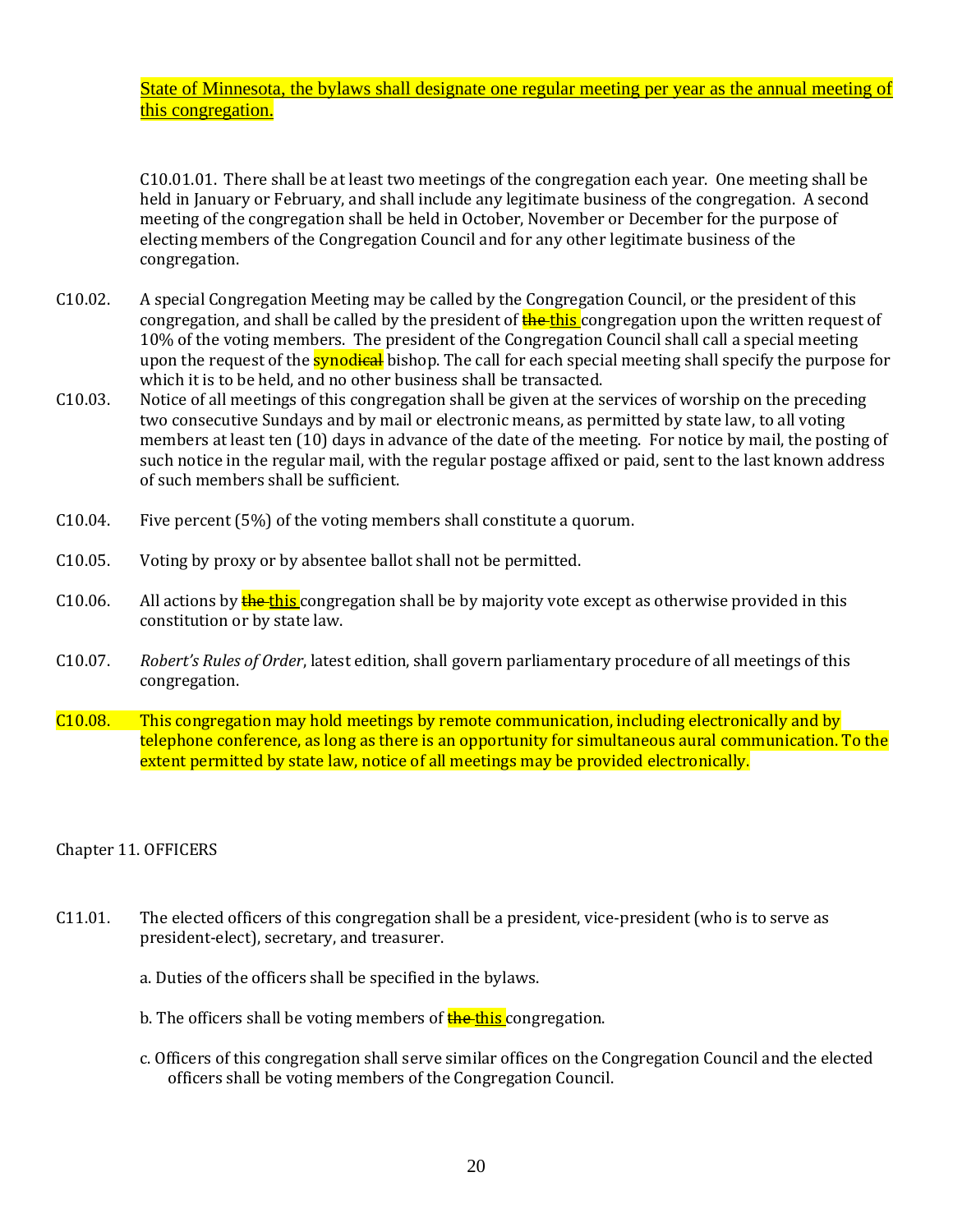- C11.01.01. Officers President and Vice President: The president shall preside at meetings of the congregation and the Congregation Council. In the event of the president's inability to serve, the vice-president shall preside. The president and vice-president shall be entitled to attend any committee, ministry team, or action group meeting with the privilege of voice without vote.
- C11.01.02. Officers Executing Documents: The president and secretary have the authority to sign and execute instruments for the congregation. Others may be granted that authority generally or for limited purposes, from time to time, by action of the Congregation Council.
- C11.01.03. Officers Secretary: The secretary shall record minutes or edit minutes recorded by a person appointed by the Congregation Council, and shall preserve minutes of all meetings of the congregation and the Congregation Council in a volume provided by the congregation, which shall be preserved permanently in its archives.
- C11.01.04. Officers Treasurer: The treasurer shall make written report of all financial transactions to the Congregation Council monthly and to the congregation, together with a satisfactory audit, at least annually at a meeting of the congregation.
- C11.02 The Congregation Council at its first meeting after new council members have been installed, shall elect from its members its president, vice-president (who is to serve as president-elect), secretary, and treasurer, and they shall be officers of **the this** congregation. These officers shall serve for one year, or until their successors are elected. Their terms shall begin at the meeting of their election.
- <span id="page-20-0"></span>C11.03. No officer shall hold more than one office at a time.

# Chapter 12. CONGREGATION COUNCIL

- C12.01. The Congregation Council shall consist of ten (10) members, one of which shall be the senior pastor. Any voting member of the this congregation may be elected to the Congregation Council, subject only to the limitation on the length of continuous service permitted on the council.
- C12.02. The members of the Congregation Council, except the senior pastor, after election at a meeting of  $\frac{1}{2}$ this congregation, may serve for up to two consecutive terms of three years each. Those newly elected, while not yet voting members of the council, shall attend meetings of the council until they are installed.
	- C12.02.01.Members of the Congregation Council shall be installed at the first council meeting in January of the year following their election.
- C12.03. A member's place on the Congregation Council shall be declared vacant if the member:
	- a. ceases to be a voting member of this congregation;
	- b. is absent from four successive regular meetings of the council without cause; or
	- c. misses more than half of the regularly scheduled meetings in a twelve (12) month period.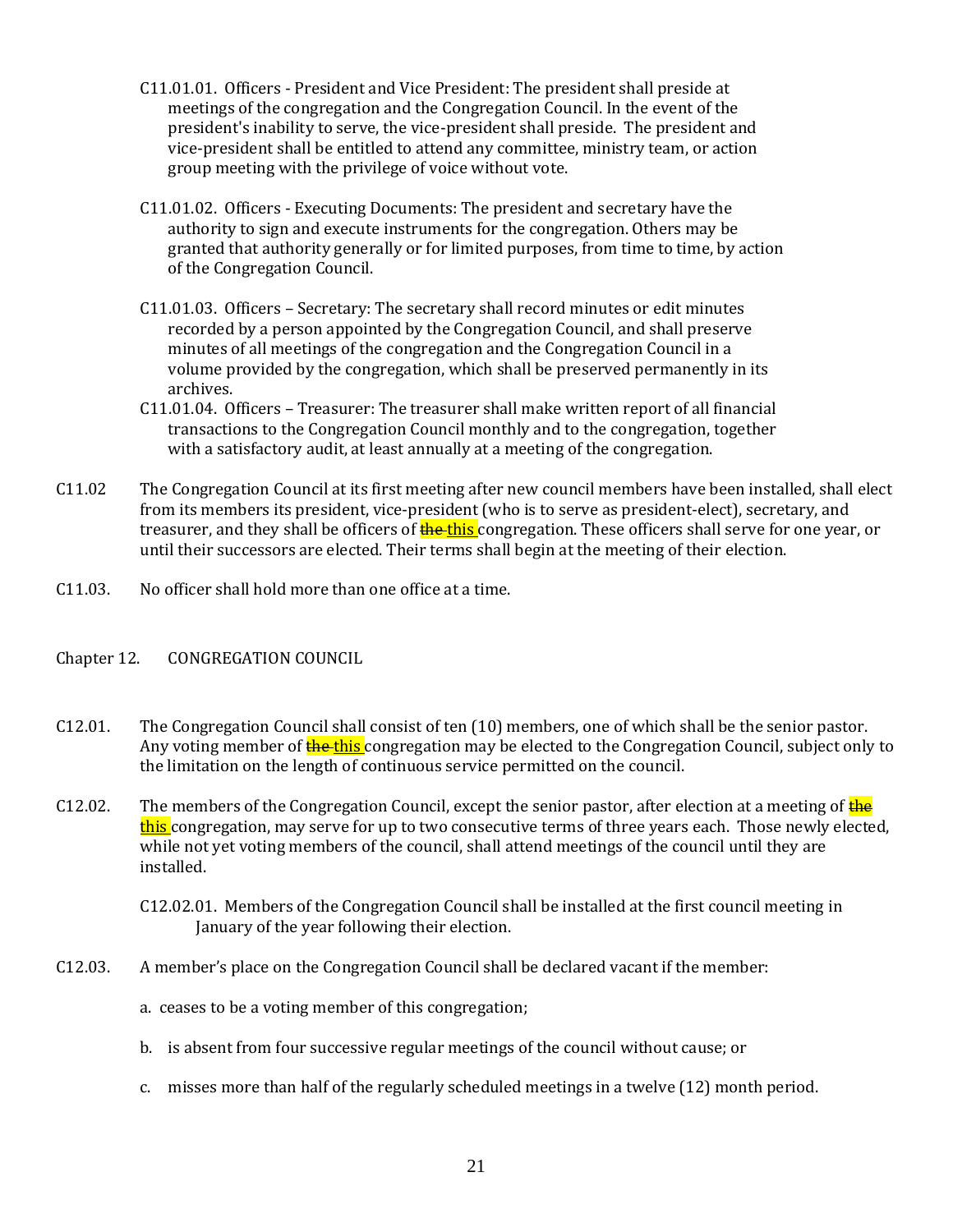Should a member's place on the Congregation Council be declared vacant, the council shall elect, by majority vote, a successor until the next election by **the this** congregation. Council members filling a vacant place are eligible for election to one consecutive full term.

- C12.04. The Congregation Council's primary purpose is to provide inspired Christian leadership for the life, ministry, and mission of this congregation. In that role it is, through prayer, study, and dialogue, to seek God's guidance and to lead this congregation to carry out Christ's work and mission in faithfulness to the Word of God and the faith and practice of the Evangelical Lutheran Church in America. In particular, the council:
	- a. shall develop a vision of the future, and regularly determine long range plans and goals designed to fulfill that vision.
	- b. shall establish annual, specific goals which it will recommend to **the this** congregation for adoption and action, and for use to provide direction to the various ministry teams.
	- c. will regularly evaluate the ministry and life of **the this** congregation in light of its mission and goals, and make recommendations based upon that evaluation.
	- d. will regularly review the governance structure of **the this** congregation, providing for organizational changes which will improve that structure so that the mission of **the this** congregation is accomplished most faithfully, efficiently, and effectively.
	- e. may establish such ministry teams, committees, action groups and task forces as it deems necessary to accomplish the goals and plans of **the this** congregation.
	- f. will determine policies necessary to guide the life, mission and operation of **the this** congregation.
	- g. will work supportively with staff and members to promote a climate of mutual trust, commitment, and involvement in the work of Christ through **the this** congregation.
	- h. will annually appoint a Nominating Committee to nominate candidates for the Congregation Council, the Endowment Fund Committee, and representatives to the synod assemblies.
	- i. will approve appointments to ministry teams.
	- j. will meet periodically with the chairpersons and staff members related to the ministry teams for the purposes of mutual communication, evaluation, recommendation, and support. The council will provide guidance to the ministry teams by regularly reporting to them overall goals and plans for the mission of **the this** congregation, and eliciting their feedback and support. It will entrust to the teams responsibility for strategies and actions to fulfill those goals. It will assist the teams to evaluate results.
	- k. will seek to involve all members of this congregation in worship, learning, witness, service, and support.
	- l. will emphasize **partnership with support of** the synod and churchwide organization of the Evangelical Lutheran Church in America as well as cooperation with other congregations, both Lutheran and non-Lutheran, subject to established policies of the synod and the Evangelical Lutheran Church in America.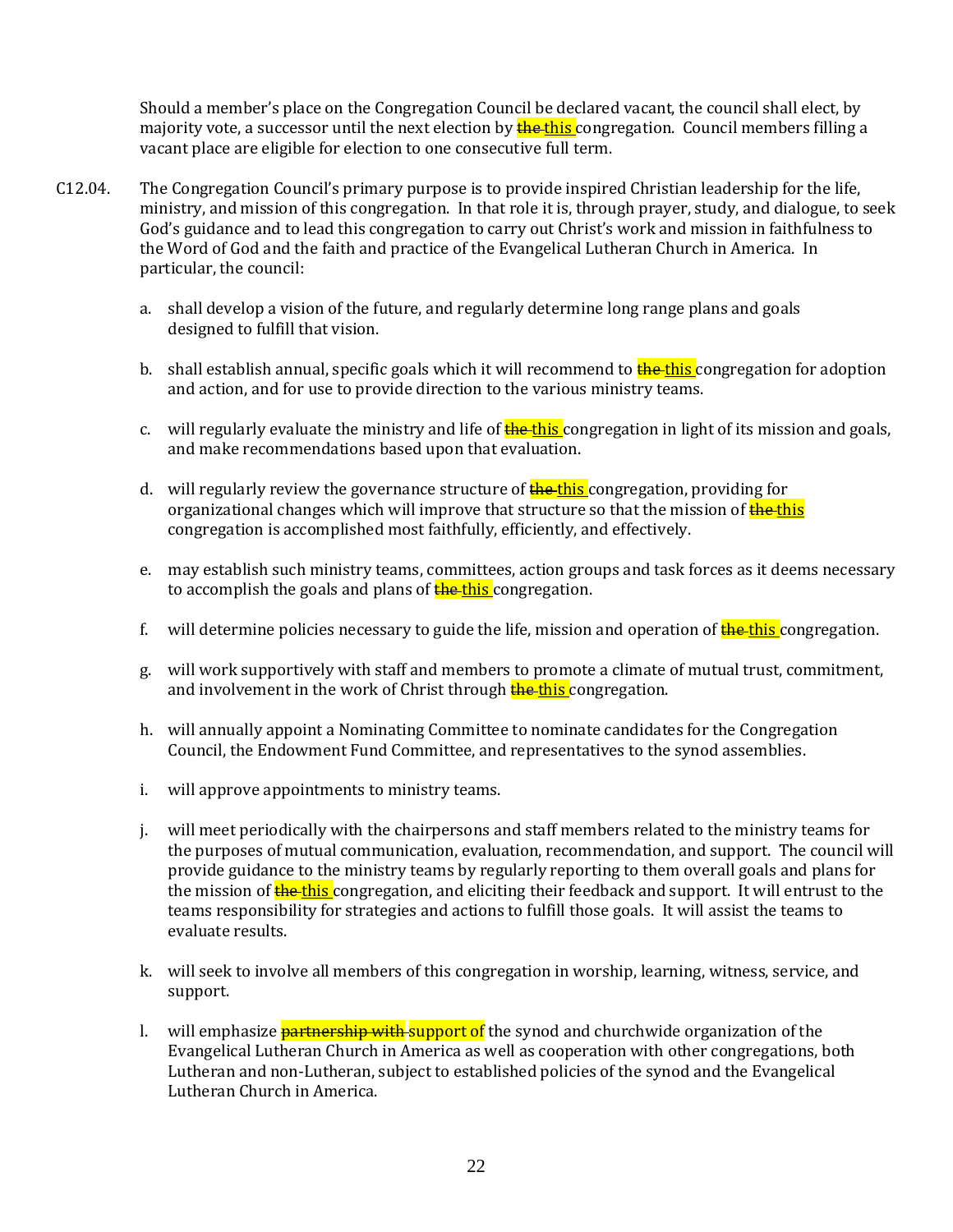- m. will seek out and encourage qualified persons to prepare for the ministry of the Gospel.
- C12.05. The Congregation Council shall be the board of trustees of this congregation, and as such, shall be responsible for the oversight of the maintenance, insurance, and protection of its property, and the management of its business and fiscal affairs. It shall have the powers and be subject to the obligations which pertain to such boards under the laws of the State of Minnesota, except as otherwise provided herein. Specifically, the Congregation Council:
	- a. Has the authority to buy, sell, or encumber real property only if specifically authorized to do so by a meeting of **the this** congregation;
	- b. Shall finalize and recommend to **the this** congregation for adoption an annual budget, regularly review that budget and progress toward its fulfillment, and report as needed to **the this** congregation;
	- c. Shall incur obligations of no more than 10% in excess of the anticipated receipts unless authorized to do so by a meeting of **the this** congregation.
- C12.06. The Congregation Council shall see that the provisions of this constitution, its bylaws, and continuing resolutions are carried out.
- C12.07 The Congregation Council shall provide for an annual review of the membership roster.
- C12.08. While daily personnel management rests with the senior pastor and other staff persons who have supervisory responsibility, the Congregation Council shall be responsible for personnel matters such as developing a long range plan for the adequate staffing of the ministry of **the this** congregation, approving the hiring or dismissal of staff, finalizing staff remuneration levels, assisting the senior pastor in staff supervision as needed, annually evaluating the senior pastor, and providing a complete and up-to-date personnel policy. The council shall assign these responsibilities to the Executive Committee. The Executive Committee may appoint one or more people to assist in human resources matters.
- C12.09. The Congregation Council shall submit a comprehensive report to this congregation annually at a meeting of **the this** congregation.
- C12.11. The Congregation Council shall normally meet once a month. Special meetings may be called by the senior pastor or the president, and shall be called at the request of at least one-half of its members. Notice of each special meeting shall be given to all who are entitled to be present.
- C12.12. A quorum for the transaction of business shall consist of a majority of the members of the Congregation Council, including the senior pastor or interim senior pastor, except when the senior pastor or interim senior pastor requests or consents to be absent and has given prior approval to the agenda for a particular regular or special meeting, which shall be the only business considered at that meeting. Chronic or repeated absence of the senior pastor or interim senior pastor who has refused approval of the agenda of a subsequent regular or special meeting shall not preclude action by the Congregation Council, following consultation with the **synodical** bishop.
- C12.13. The Congregation Council and its committees may hold meetings by remote communication, including electronically and by telephone conference, and, to the extent permitted by state law, notice of all meetings may be provided electronically.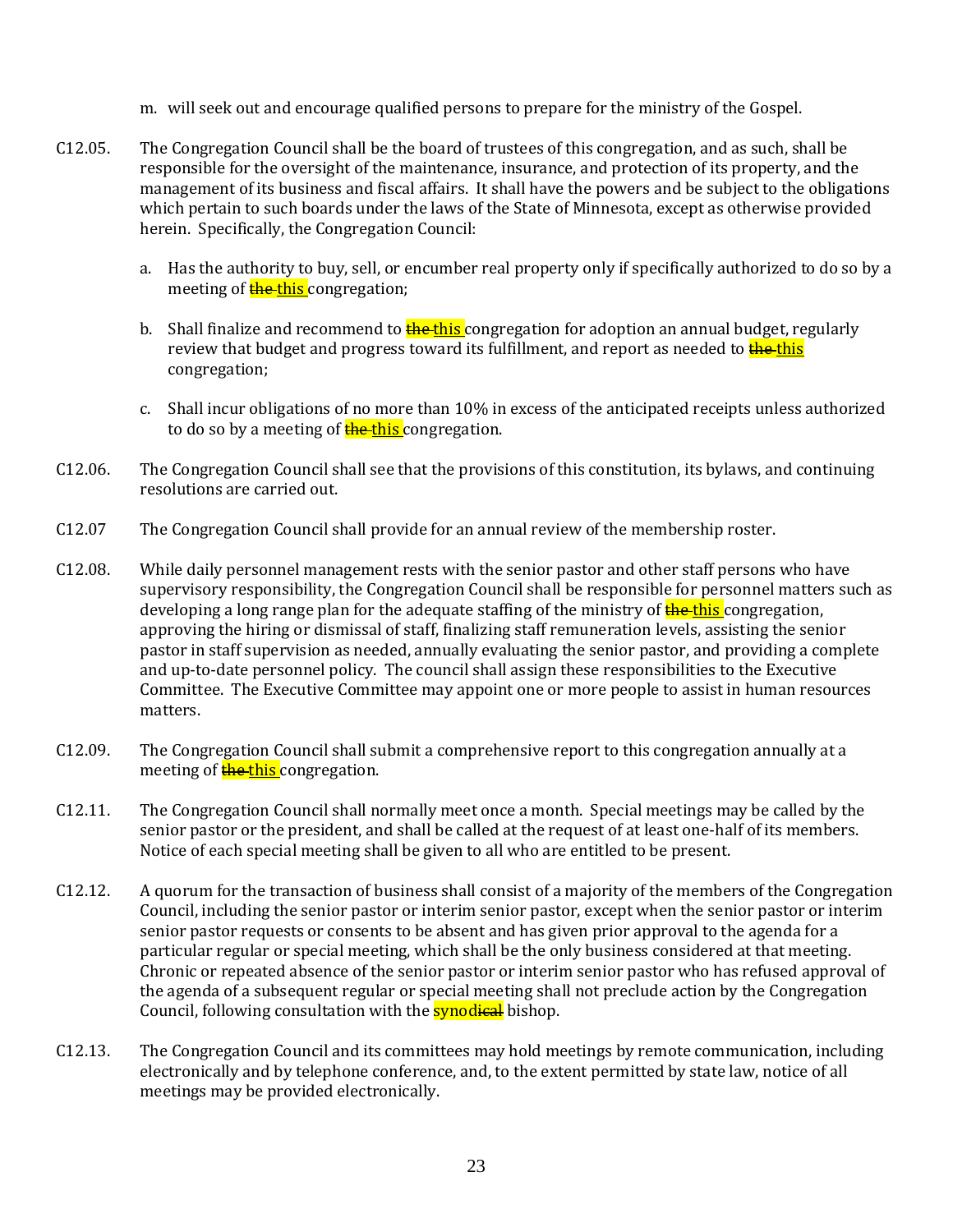- C12.14. The Congregation Council shall appoint voting members of  $\frac{f}{f}$  the this congregation as representatives in the permitted numbers to the assemblies and meetings of the synod and conferences to which this congregation belongs. The expenses incurred by such representatives in connection with their attendance shall be paid by **the this** congregation.
	- C12.14.01. The representatives for synod assemblies shall consist of the outgoing president, the current president, the current vice-president, and additional members-at-large up to the number permitted by the synod. At-large members are to be nominated by the current year's Nominating Committee for appointment for a term of three years. This lay delegation, to the extent possible, shall consist of an equal number of men and women.

#### <span id="page-23-0"></span>Chapter 13. CONGREGATION COMMITTEES, MINISTRY TEAMS AND ACTION GROUPS

- C13.01. The president, vice-president, secretary, and treasurer of this congregation, the senior pastor, and others as deemed necessary shall constitute the Executive Committee. The Executive Committee may be expanded by a simple majority vote of the Congregation Council. In addition to those duties set forth in section C12.08., the Executive Committee shall meet as necessary to plan agendas, deal with decisions requiring immediate action, and carry out special assignments given to it by the council. Actions of the Executive Committee are subject to review by the council.
- C13.02. The Congregation Council shall annually appoint a Nominating Committee as set forth in C12.04.h of this constitution. This committee shall be made up of one member from each ministry team, the three second-year members of the council, the council vice-president, and the senior pastor. The Nominating Committee will be chaired by the vice-president.
- C13.03. When a **pastoral** vacancy occurs in a position for which this congregation calls a rostered minister, a Call Committee of five (5) to nine (9) voting members shall be elected by the Congregation Council. Term of office will terminate at installation of the newly-called **pastor-rostered minister** or upon action of the Congregation Council.
- C13.04 The creation of any committees, ministry teams, action groups and other groups of this congregation shall be governed by Chapter 12 of this constitution and by its bylaws.

#### C13.04.01. MINISTRY TEAMS

The Council shall create or reorganize as few or as many ministry teams as are necessary to accomplish the functions of the congregation. Each ministry team shall be assigned at least one principle function of the congregation. The description of each ministry team and any changes to that description shall be approved by the Congregation Council. The description of each ministry team shall be available upon request.

- a. The general purposes of the teams are to:
	- 1) assess needs, interests, and opportunities in its area;

2) develop goals and strategies for its area in concert and consistent with the overall vision and goals of the congregation;

3) decide, review, and recommend the establishment of policies, programs, and courses of action relative to their scope of responsibility;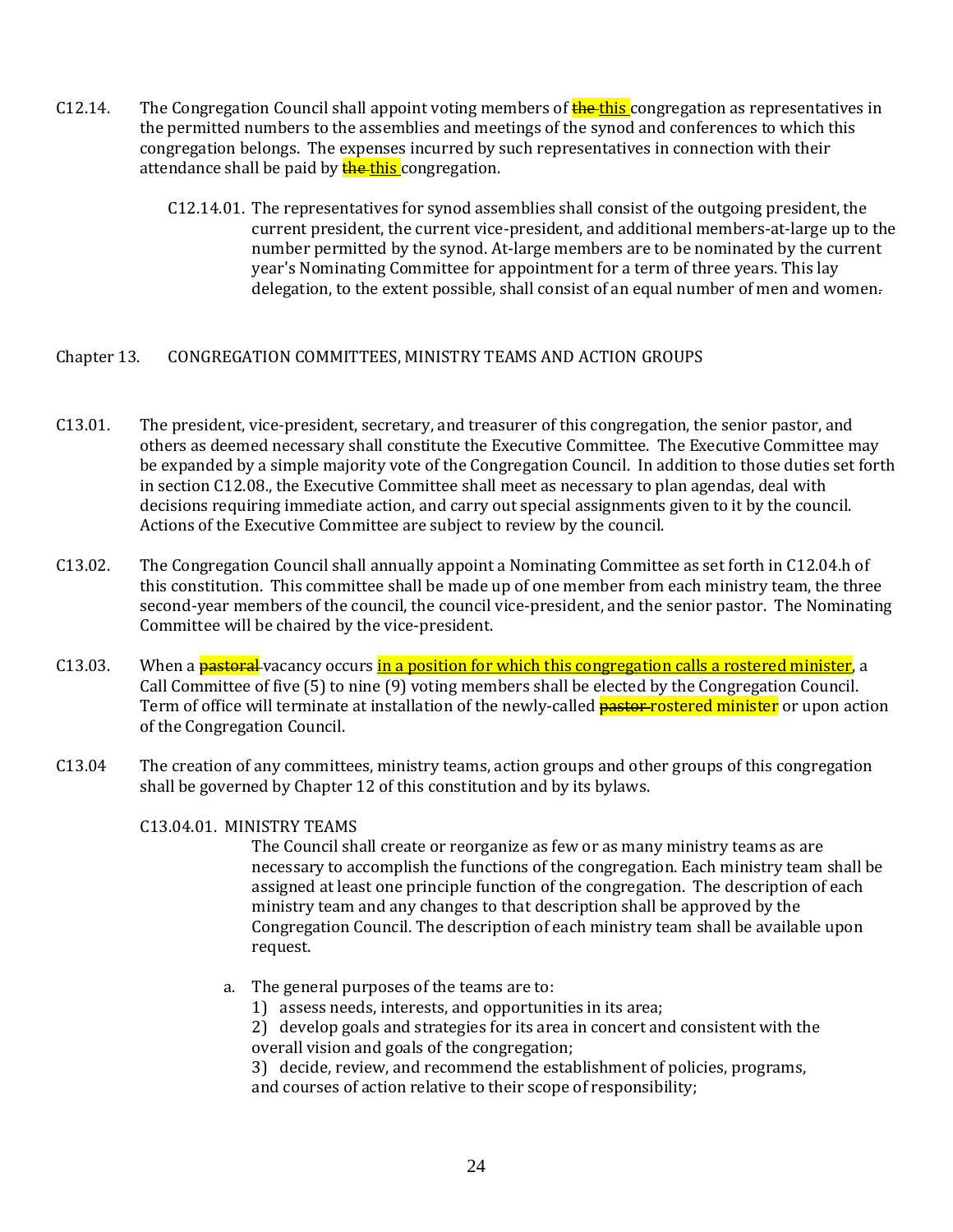4) recruit, guide, and support action groups necessary to accomplish the goals and courses of action; and

5) recommend an annual budget for its area and monitor expenditures regularly.

- b. Ministry teams will be advisory and supportive to the staff in the operation of their particular area of ministry as necessary.
- c. Ministry teams shall consist of up to eight (8) members, with one member as a program staff representative. Team members are appointed by the Congregation Council for terms of up to three years. A member may serve two such terms consecutively. In those cases where there are more than one program staff working in an area**,** it will be determined among the program staff who will be represented at the meetings based on the agenda and leadership needs of the team at that time. Teams will meet as often as is needed to accomplish their objectives.
- d. The chairperson of each team shall prepare the agenda in conjunction with the assigned staff member, call meetings, preside at meetings, assist in the identification of future leadership for the team and action groups, and provide leadership for the team.

#### C13.04.02. ACTION GROUPS

Action groups shall be small groups which shall be assigned to carry out specific, narrowly defined ministry / mission objectives and programs. Action groups may be short-term, long-term, or of an ongoing nature as standing groups.

- a. Ministry teams shall set up and recruit leadership for as many action groups as are necessary to accomplish the team's goals. Action groups are responsible to their respective ministry teams. Ministry teams are to provide their action groups with support, guidance, a set of goals, a job description, and an adequate budget. A chairperson for each action group will be identified and approved by the ministry team. Action groups shall recruit as many members as needed to fulfill their responsibilities; coordinating recruiting efforts with the appropriate ministry staff person.
- b. Action groups shall make decisions as to how best to carry out the ministry or program within their scope of responsibility. Otherwise, they will not be involved in policy, budget, or other governance decisions. They may expend funds up to the limit of their budget. Any expenditures in excess of budget must be approved by the appropriate ministry team and/or the council.
- c. Action groups shall have the support of a staff person and are, in turn, to provide support to that staff person on a mutual basis designed to accomplish the group's goals in the most effective and efficient manner. It is the intention of this design to provide maximum opportunity for the members of the congregation to exercise their Spiritgiven gifts for ministry without undue staff reliance.

#### C13.04.03. PRESCHOOL COMMITTEE

This committee shall oversee the operation of the Incarnation Lutheran Church Preschool in accordance with the preschool's mission statement and the mission statement of Incarnation Lutheran Church. This committee shall report to the Congregation Council as required by the council. All preschool funds are to be handled as a retained fund by the congregation under the supervision of the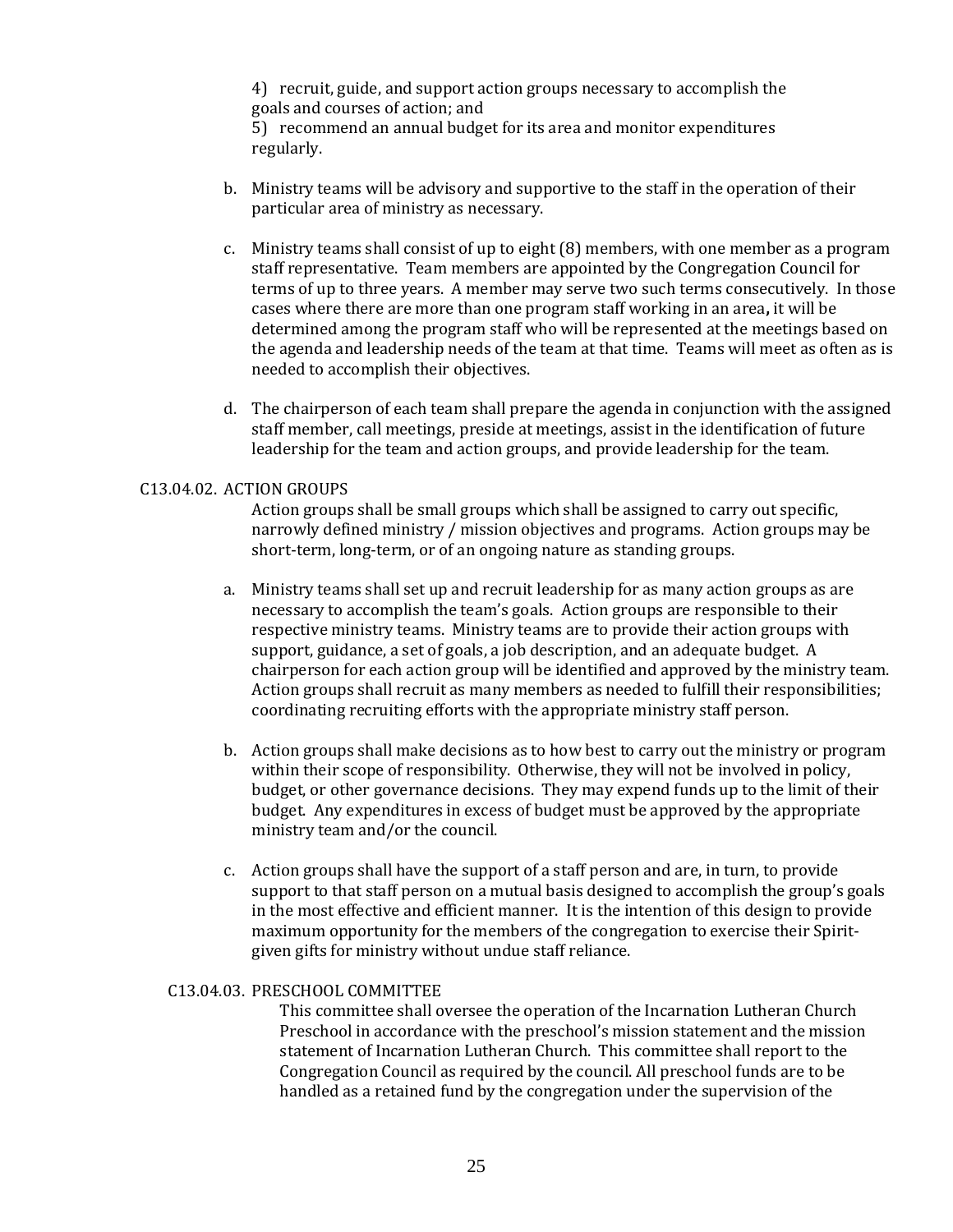appropriate ministry team or the Congregation Council. The description of the Preschool Committee and any changes to such description shall be approved by the Congregation Council. The Preschool Committee description shall be available upon request.

#### C13.04.04. CEMETERY COMMITTEE

This committee shall oversee the operation, maintenance, protection and other related matters pertaining to the Incarnation Cemetery which is owned by Incarnation Lutheran Church. The cemetery is located at the intersection of County Road J and Sherwood Road. This committee shall report to the appropriate ministry team or the Congregation Council. All cemetery funds are to be handled as a retained fund by the congregation under the supervision of the appropriate ministry team or the Congregation Council. The description of the Cemetery Committee and any changes to such description shall be approved by the Congregation Council. The Cemetery Committee description shall be available upon request.

## <span id="page-25-0"></span>Chapter 14. ORGANIZATIONS WITHIN THE CONGREGATION

- C14.01. All organizations within this congregation shall exist to aid it in ministering to the members of this congregation and to all persons who can be reached with the Gospel of Christ. As outgrowths and expressions of this congregation's life, the organizations are subject to its oversight and direction. This congregation at its meetings shall determine their policies, guide their activities, and receive reports concerning their membership, work, and finances.
- C14.02 Special interest groups, other than those of the official organizations of the Evangelical Lutheran Church in America, may be organized only after authorization has been given by the Congregation Council.

<span id="page-25-1"></span>Chapter 15. DISCIPLINE OF MEMBERS AND ADJUDICATION

- \*C15.01. Persistent and public denial of the Christian faith, willful or criminal conduct grossly unbecoming a member of the Church of Christ, continual and intentional interference with the ministry of **the this** congregation, or willful and repeated harassment or defamation of member(s) of **the this** congregation is sufficient cause for discipline of a member. Prior to disciplinary action, reconciliation and repentance will be attempted following Matthew 18:15-17, proceeding through these successive steps, as necessary:
	- a. private counsel and admonition by the pastor,
	- b. censure and admonition by the pastor in the presence of two or three witnesses,
	- c. written referral of the matter by the Congregation Council to the vice president of the synod, who will refer it to a consultation panel drawn from the Consultation Committee of the synod, and
	- d. written referral of the matter by the consultation panel to the Committee on Discipline of the synod.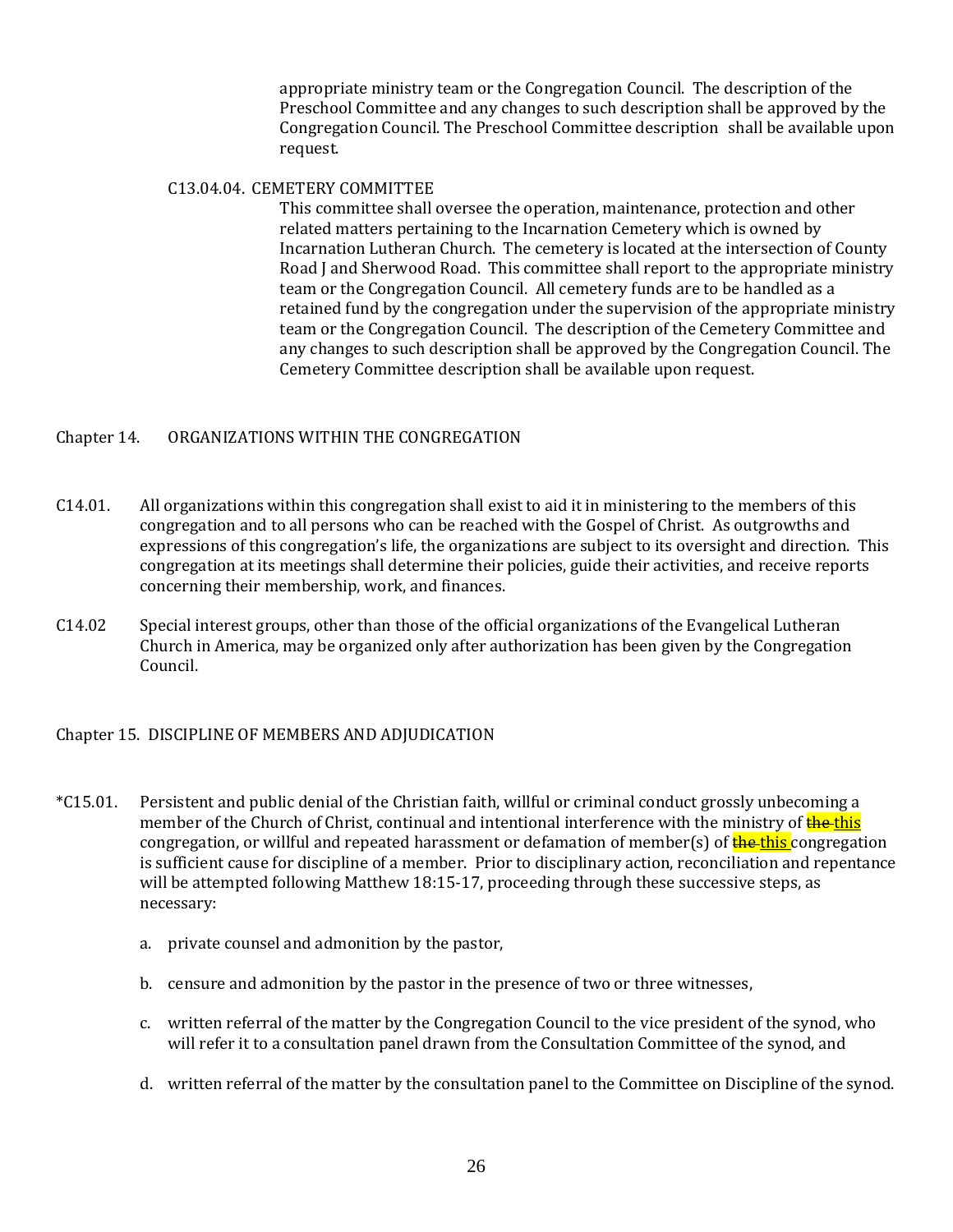If, for any reason, the pastor is unable to administer the admonitions required by paragraphs a. and b. hereof, those steps may be performed by another pastor chosen by the Executive Committee of the Congregation Council.

- \*C15.02. The process for discipline of a member of **the this** congregation shall be governed as prescribed by the chapter on discipline in the *Constitution, Bylaws, and Continuing Resolutions of the Evangelical Lutheran Church in America.* If the counseling, censure, and admonitions pursuant to \*C15.01. do not result in repentance and amendment of life, charges against the accused member(s) that are specific and in writing may be prepared by the Congregation Council, signed, and submitted to the vice president of the synod. The vice president shall select from the synod's Consultation Committee a panel of five members (three lay persons and two ministers of Word and Sacrament). A copy of the written charges shall be provided to the consultation panel and the accused member(s). The consultation panel, after requesting a written reply to the charges from the accused member(s), shall consider the matter and seek a resolution by means of investigation, consultation, mediation, or whatever other means may seem appropriate. The panel's efforts to reach a mutually agreeable resolution shall continue for no more than 45 days after the matter is submitted to it.
- \*C15.03. If the consultation panel fails to resolve the matter, that panel shall refer the case in writing, including the written charges and the accused member's reply, to the Committee on Discipline of the synod for a hearing. A copy of the panel's written referral shall be delivered to the vice president of the synod, the Congregation Council, and the accused member(s) at the same time it is sent to the Committee on Discipline of the synod. The Executive Committee of the Synod Council shall then select six members from the Committee on Discipline to decide the case, and shall appoint a member of the Synod Council to preside as nonvoting chair. Those six members plus the nonvoting chair comprise the discipline hearing panel for deciding the case. The Congregation Council and the accused member(s) are the parties to the case.
- \*C15.04. The discipline hearing panel shall commence and conduct the disciplinary hearing in accordance with the provisions governing discipline of congregation members prescribed in the *Constitution, Bylaws, and Continuing Resolutions of the Evangelical Lutheran Church in America.*
- \*C15.05. By the vote of at least two-thirds of the members of the discipline hearing panel who are present and voting, one of the following disciplinary sanctions can be imposed:
	- a. suspension from the privileges of congregation membership for a designated period of time;

b. suspension from the privileges of congregation membership until the pastor and Congregation Council receive evidence, satisfactory to them, of repentance and amendment of life;

c. termination of membership in **the this** congregation; or

d. termination of membership in **the this** congregation and exclusion from the church property and from all congregation activities.

\*C15.06. The written decision of the discipline hearing panel shall be sent to the vice president of the synod, the accused member(s), and the Congregation Council as required by the *Constitution, Bylaws, and Continuing Resolutions of the Evangelical Lutheran Church in America.* The decision of the discipline hearing panel shall be implemented by the Congregation Council and recorded in the minutes of the next council meeting.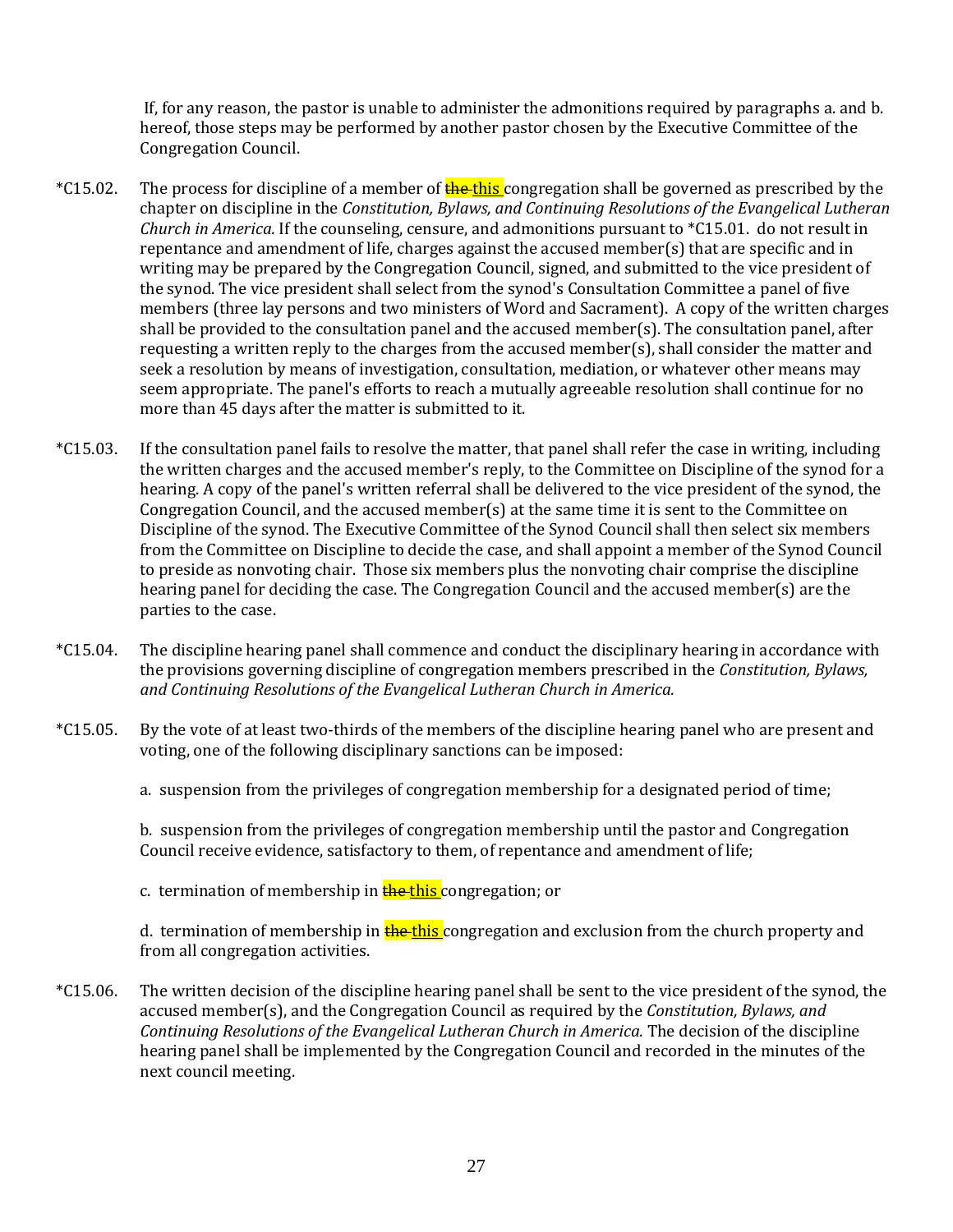- \*C15.07. No member of the this congregation shall be subject to discipline a second time for offenses that a discipline hearing panel has heard previously and decided pursuant to this chapter.
- \*C15.10. Adjudication
- \*C15.11. When there is disagreement among factions within this congregation on a substantive issue that cannot be resolved by the parties, members of this congregation shall have access to the synodical bishop for consultation after informing the chair of the Congregation Council of their intent. If the consultation fails to resolve the issue(s), the Consultation Committee of the synod shall consider the matter. If the Consultation Committee of the synod shall fail to resolve the issue(s), the matter shall be referred to the Synod Council, whose decision shall be final.

When there is disagreement between or among factions within this congregation on a substantive issue which cannot be resolved by the parties, members of this congregation may petition the synod bishop for consultation after informing the president of this congregation of their intent to do so. The synod bishop shall seek a timely resolution of the dispute. If the issue relates directly to the pastor, the bishop may begin the process in †S14.18.d. In all other matters, if the bishop's consultation fails to resolve the issue, the bishop shall refer the matter to the Consultation Committee of the synod, which shall undertake efforts to find an appropriate solution. If the Consultation Committee's efforts fail to resolve the dispute, the entire matter shall be referred to the Synod Council for adjudication by whatever process the Council deems necessary. The Synod Council's decision shall be final.

## <span id="page-27-0"></span>Chapter 16. AMENDMENTS

- \*C16.01. Unless provision \*C16.04. is applicable, those sections of this constitution that are not required, in accord with the *Model Constitution for Congregations of the Evangelical Lutheran Church in America*, may be amended in the following manner. Amendments may be proposed by at least 10% of the voting members or by the Congregation Council. Proposals must be filed in writing with the Congregation Council 60 days before formal consideration by this congregation at a regular or special Congregation Meeting called for that purpose. The Congregation Council shall notify **the this** congregation's members of the proposal together with the council's recommendations at least 30 days in advance of the meeting. Notification may take place by mail or electronic means, as permitted by state law.
- \*C16.02. An amendment to this constitution, proposed under \*C16.01., shall:
	- a. be approved at  $\frac{a}{b}$ any legally  $\frac{c}{c}$  Congregation Meeting according to this constitution meeting of this congregation by a majority vote of those voting members present and voting;
	- b. be ratified without change at the next **annual meeting regular meeting of this congregation held pursuant to C10.01.** by a two-thirds vote of those voting members present and voting; and
	- c. have the effective date included in the resolution and noted in the constitution.
- \*C16.03. Any amendments to this constitution that result from the processes provided in \*C16.01. and \*C16.02.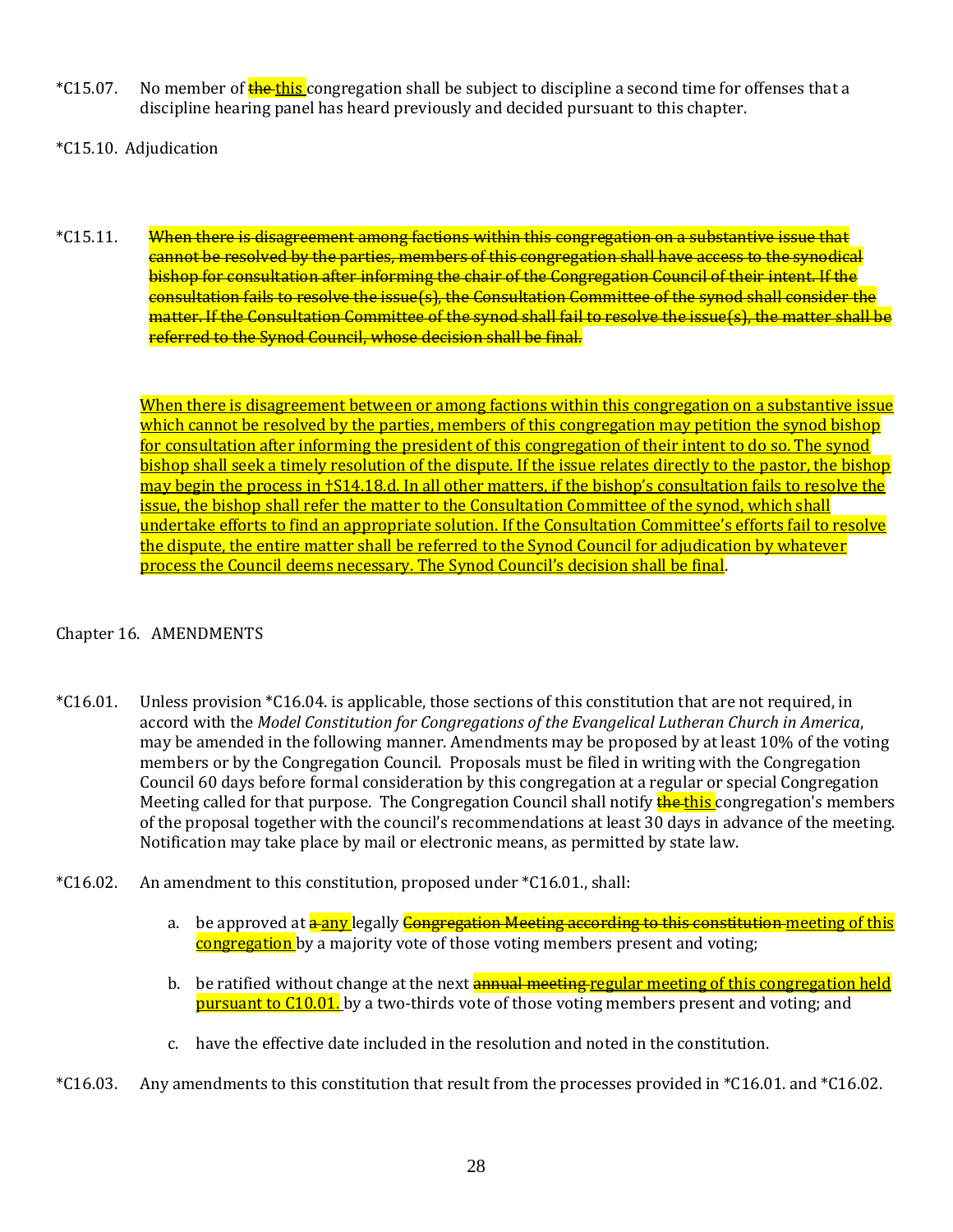shall be sent by the secretary of this congregation to the synod. The synod shall notify the this congregation of its decision to approve or disapprove the proposed changes; the changes shall go into effect upon notification that the synod has approved them.

\*C16.04. This constitution may be amended to bring any section into conformity with a section or sections, either required or not required, of the *Model Constitution for Congregations of the Evangelical Lutheran Church in America* as most recently amended by the Churchwide Assembly. Such amendments may be approved by a majority vote of those voting members present and voting at any legally called meeting of the this congregation without presentation at a prior meeting of the this congregation, provided that the Congregation Council has submitted by mail or electronic means, as permitted by state law, notice to the this congregation of such an amendment or amendments, together with the council's recommendations, at least 30 days prior to the meeting. Upon request of of at least two (2) voting members of **the this** congregation, the Congregation Council shall submit such notice. Following the adoption of an amendment, the secretary of **the this** congregation shall submit a copy thereof to the synod. Such provisions shall become effective immediately following a vote of approval.

## <span id="page-28-0"></span>Chapter 17. BYLAWS

- \*C17.01. This congregation may adopt bylaws. No bylaw may conflict with this constitution.
- \*C17.02. Bylaws may be adopted or amended at any legally called meeting of this congregation with a quorum present by a two thirds vote of those voting members present and voting.
- \*C17.03. Changes to the bylaws may be proposed by any voting member, provided that such additions or amendments be submitted in writing to the Congregation Council at least 60 days before a regular or special Congregation Meeting called for that purpose. The Congregation Council shall notify the this congregation's members of the proposal with the council's recommendations at least 30 days in advance of the Congregation Meeting. Notification may take place by mail or electronic means, as permitted by state law.
- <span id="page-28-1"></span>\*C17.04. Approved changes to the Adopted or amended bylaws shall be sent by the secretary of this congregation to the synod.

# Chapter 18. CONTINUING RESOLUTIONS

- \*C18.01. The This congregation in a legally called meeting or the Congregation Council may enact continuing resolutions. Such continuing resolutions may not conflict with the constitution or bylaws of this congregation.
- \*C18.02. Continuing resolutions shall be enacted or amended by a majority vote of a meeting of **the this** congregation or a two-thirds vote of all voting members of the Congregation Council.
- \*C18.03. Adopted or amended continuing resolutions shall be sent by the secretary of this congregation to the synod.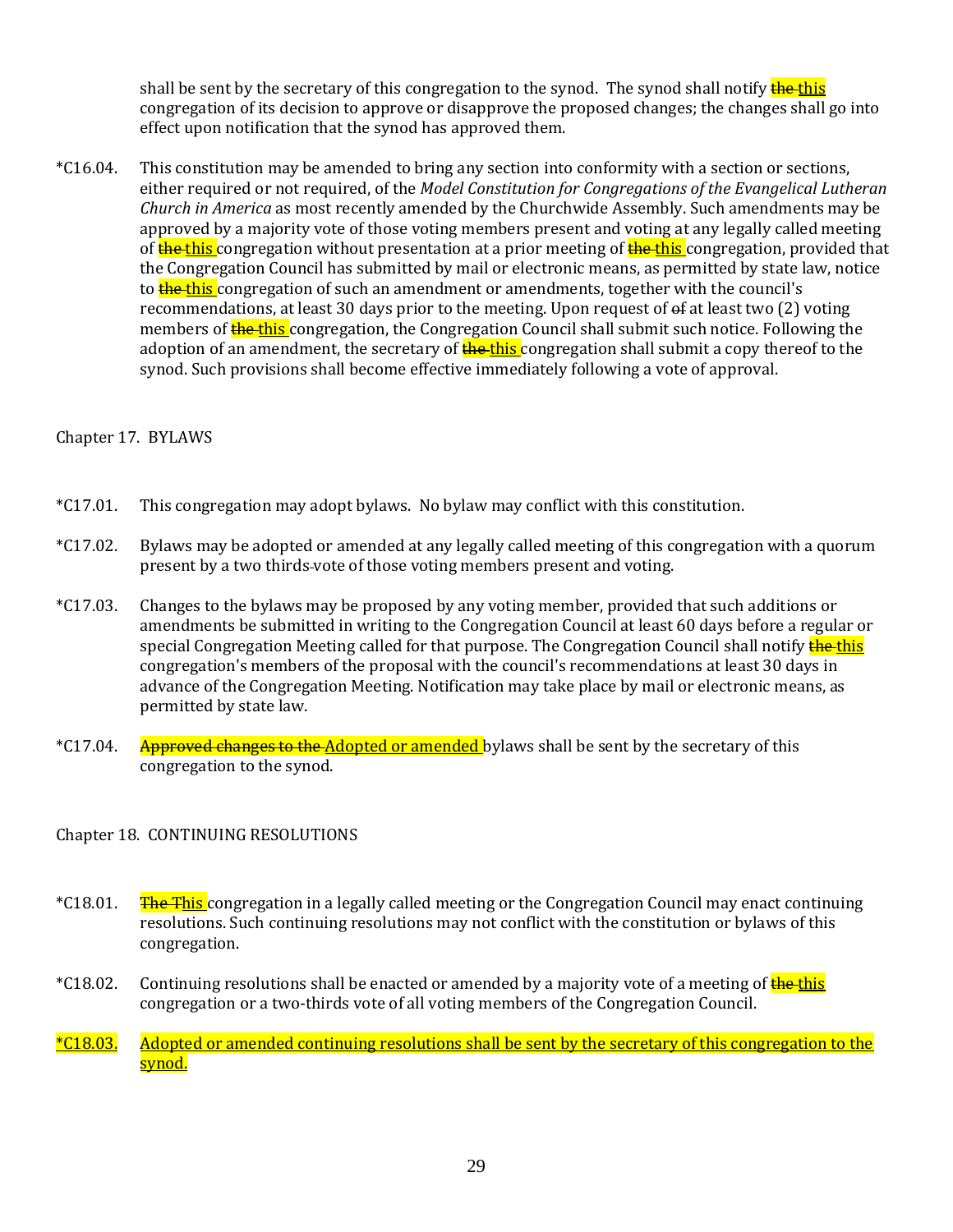#### <span id="page-29-0"></span>Chapter 19. INDEMNIFICATION

\*C19.01. Consistent with the provisions of the laws under which this congregation is incorporated, this congregation may adopt provisions providing indemnification for each person who, by reason of the fact that such person is or was a Congregation Council member, officer, employee, agent, or other member of any committee of this congregation, was or is threatened to be made a party to any threatened, pending, or completed civil, criminal, administrative, arbitration, or investigative proceeding.

#### <span id="page-29-1"></span>Chapter 20. ENDOWMENT FUND

- C20.01. This congregation shall establish a separate fund, entitled the INCARNATION LUTHERAN ENDOWMENT FUND (hereinafter designated as the "FUND".) The purpose of the FUND is to enhance the extended outreach of this congregation, apart from the general operation of the congregation. No portion of the income generated by the FUND shall be used for the annual operating budget of the congregation.
- C20.02 The Endowment Fund Committee (hereinafter COMMITTEE) shall be responsible for the management, investment and disbursement of the Incarnation Lutheran Endowment Fund assets, and marketing for the FUND. Recommendations to hold, sell, exchange, rent, lease, transfer, convert, invest, reinvest, and in all other respects to manage and control the assets of the FUND, including stocks, bonds, debentures, mortgages, notes, other securities, and real estate, as in the judgment and discretion they deem wise and prudent, are to be made by the COMMITTEE, with subsequent execution by the delegated member of the COMMITTEE.
- C20.03. Gifts and bequests to the FUND shall be invested as principal and income generated from the investment of principal may be expended unless the principal amount of the FUND falls below \$100,000. If that happens, income generated by the Fund shall again be reinvested as principal until the principal amount of the FUND has returned to a level of \$100,000.
	- C20.03.01. Endowment Fund Accounting Principles The COMMITTEE shall determine what is principal and income according to accepted accounting principles.
	- C20.03.02. Endowment Fund Income Distribution Income from the FUND is to be distributed annually and at such times as deemed necessary or feasible to accomplish the FUND purposes. Disbursement of all income need not occur if sufficient programs or causes have not been identified and approved by the COMMITTEE. Current income that is not disbursed must be reinvested as FUND principal or disbursed by the end of the next fiscal year.
	- C20.03.03. Endowment Fund Income Distribution Selections Programs or causes for FUND support shall be recommended by the COMMITTEE and approved by the Congregation Council for funding according to the guidelines established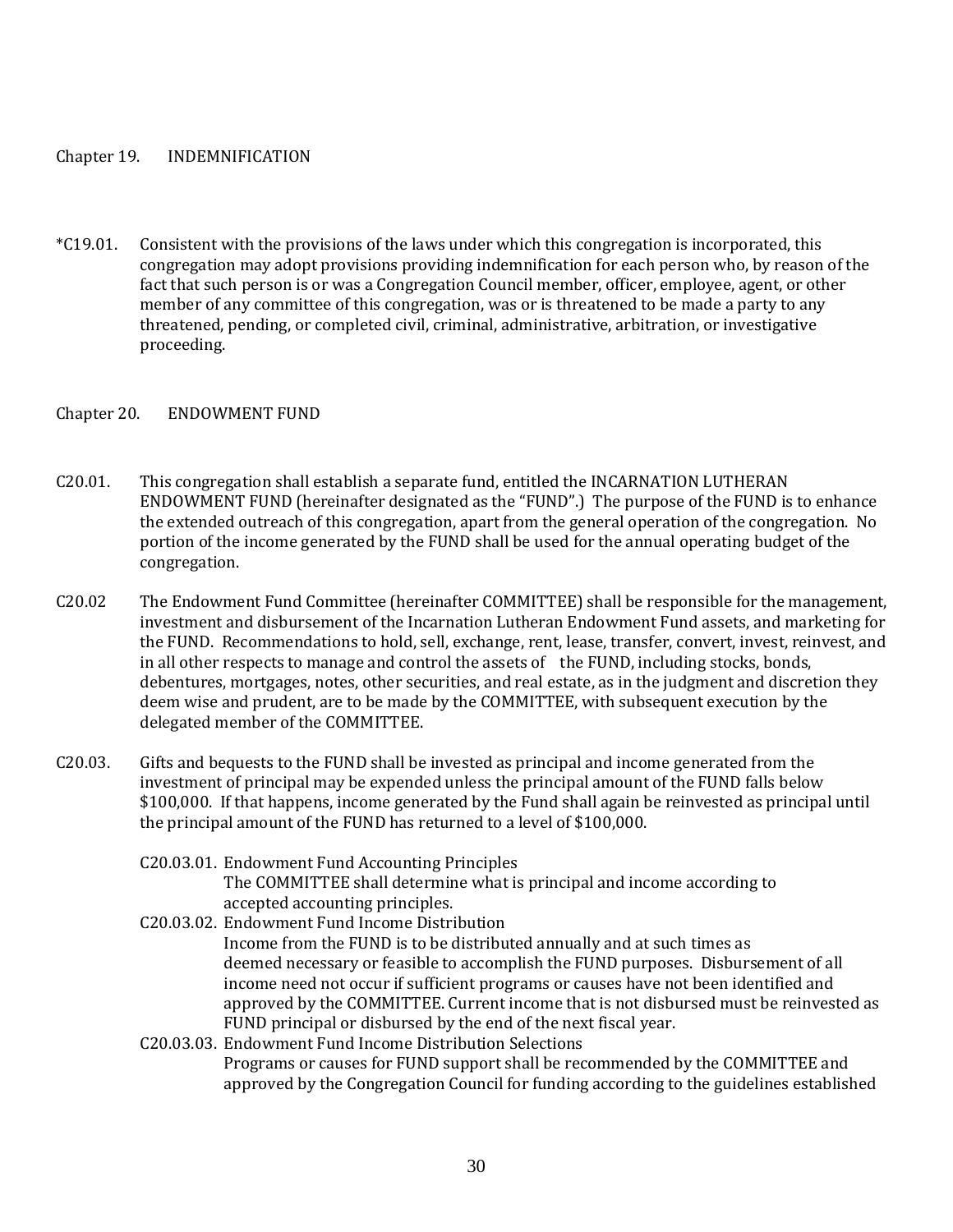by the congregation.

- C20.04. All assets of the FUND are to be held in the name of the Incarnation Lutheran Endowment Fund, and Incarnation Lutheran Church shall be the custodian of the FUND.
- C20.05. The COMMITTEE may recommend to the Congregation Council the hiring of a professional administrator or manager, and professional legal council if and when the COMMITTEE deems it necessary to perform the functions described in C20.02.
- C20.06. The COMMITTEE shall have the authority to accept or decline any gifts, grants, or devises which have a specifically designated use or purpose, and shall be required to decline any gifts, grants, or devises which do not fit within the needs, goals, or mission of Incarnation Lutheran Church.
- C20.07. The Nominating Committee shall nominate candidates for the Endowment Fund Committee, who shall then be approved by the congregation at a meeting of the congregation in October, November or December of each year.
- C20.08. Members of the COMMITTEE shall not be liable for any losses which may be incurred upon the investments of the assets of the FUND, except to the extent such losses shall have been caused by bad faith or gross negligence. No member shall be personally liable as long as he or she acts in good faith and with ordinary prudence. Each member shall be liable only for his or her own willful misconduct or omissions, and shall not be liable for the acts or omissions of any other member. No member shall engage in any self dealing or transactions with the FUND in which the member has a direct or indirect financial interest, and shall at all times refrain from any conduct in which his or her personal interests would conflict with the interest of the FUND.
- C20.09. The operating procedures of the COMMITTEE shall be set forth in the bylaws of Incarnation Lutheran Church.

C20.09.01. Endowment Fund Committee

The COMMITTEE shall consist of up to eight (8) members, including the senior pastor or the senior pastor's Incarnation staff designee, all of whom shall be voting members of Incarnation Lutheran Church. Except for the senior pastor or designee and as herein limited, the term of each member shall be three (3) years. No member shall serve more than two (2) consecutive three (3) year terms. After a lapse of one (1) year, former COMMITTEE members may be reelected. The administrator or manager shall be an advisory member of the COMMITTEE. Nominations to the COMMITTEE shall be reported at a meeting of the congregation in the same manner as for officers.

- C20.09.02. Endowment Fund Committee Meetings The COMMITTEE shall meet at least quarterly, or more frequently as it deems necessary in the best interest of the FUND.
- C20.09.03. Endowment Fund Committee Quorum

A quorum shall consist of 2/3 of the committee members. When only 2/3 of the members are present, a unanimous vote shall be required to carry any motion or resolution.

C20.09.04. Endowment Fund Officers

The COMMITTEE shall elect from its membership a chairperson. The chairperson, or member designated by the chairperson, shall preside at all COMMITTEE meetings.

C20.09.05. Endowment Fund Recording

The COMMITTEE shall maintain complete and accurate minutes of all meetings and supply a copy thereof to each member of the COMMITTEE and to the Congregation